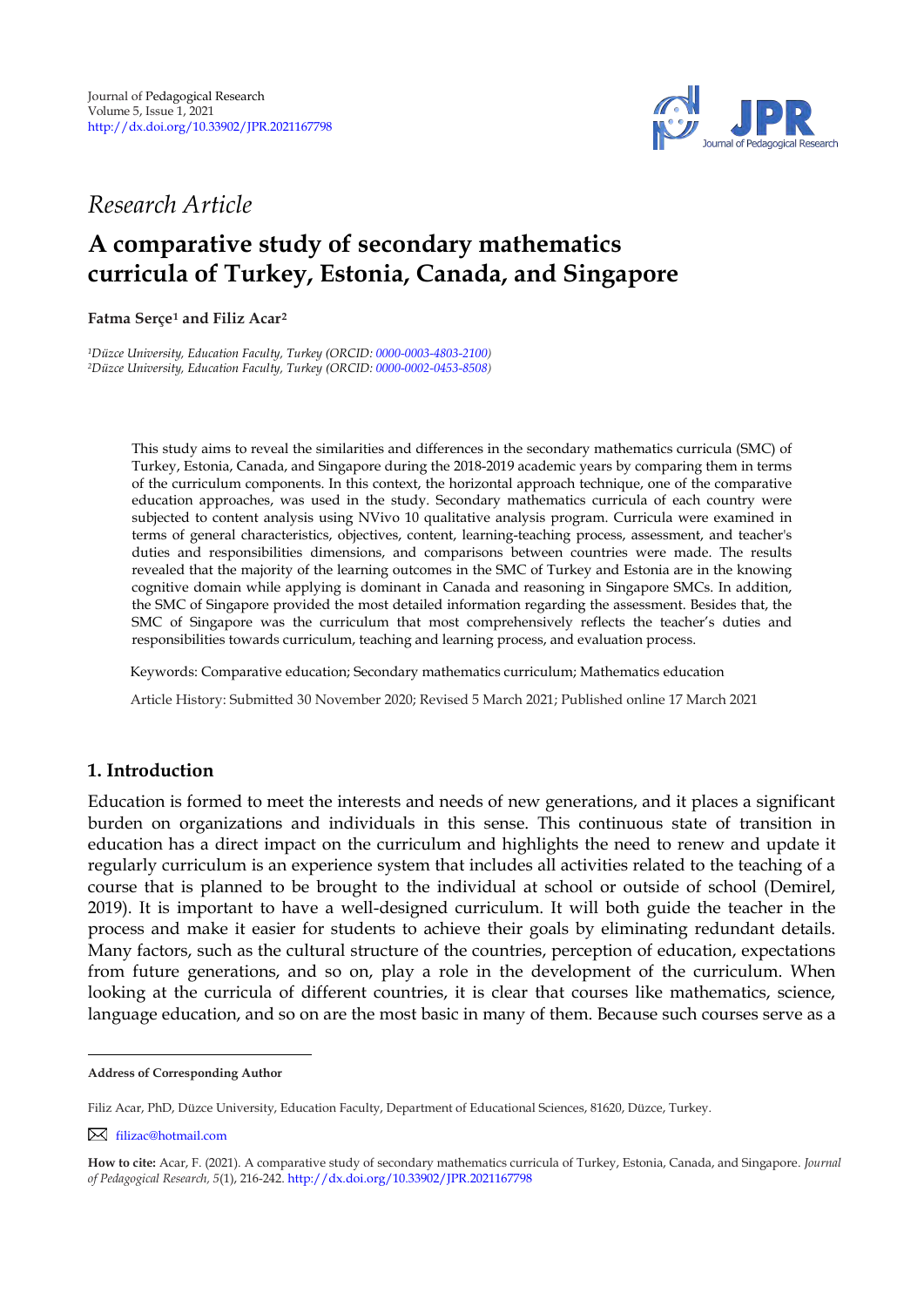cornerstone in the development of fundamental skills. Individuals" successes in these courses are also assessed in international exams. Although such courses are included in the curricula of countries, there may be differences in terms of content and structure. Countries, especially in recent periods, have changed their curricula due to the rapid advancement of technology. It has been understood that Mathematics education is more than four basic mathematical operations, formulas, and rules. By associating mathematics with daily life, its important functions, such as improving the individual's mathematical competencies and gaining higher-order thinking skills, come to the fore. The fact that mathematics education has an important place in the acquisition of these skills has caused many countries to give more importance to mathematics teaching and to organize their curricula accordingly (Usta, 2014). Because the needs of individuals have been reshaped with the changing world conditions; It has become important to train individuals who think analytically, perceive the problem as it is, and produce correct solutions to it (Ersoy, 2003).

Although countries adapt their education systems in response to these changes, they also undertake research into other educational systems. These studies are performed not only by governments but also by universities, various non-governmental organizations, and institutions. In particular, economically and socially superior countries are preferred in educational research (Çubukcu et al., 2016). International examinations are the most rigorous of these educational studies. Students are usually tested in basic areas such as reading skills, mathematics, and science on international exams such as the Programme for International Student Assessment (PISA), the Trends in International Mathematics and Science Study (TIMSS), and the Progress in International Reading Literacy Study (PIRLS). Furthermore, these tests not only provide knowledge about educational achievement but also about educational policy and sociological structure of countries, as well as the ability to forecast possible educational situations. In this way, countries can better analyze their educational systems and the educational situation in the international arena (Cambridge International, 2019; Güner et al., 2014). These exams are widely regarded as a secure means for countries to compare their educational accomplishments, both internally and externally. (Cambridge International, 2019; Ersoy, 2010; Güner et al., 2014).

This research aims to shed light on the current situation by comparing Turkey's secondary mathematics curriculum with that of countries that have performed well in international exams. The mathematics curriculum was chosen because countries place a greater emphasis on mathematics achievement than on other subjects (Işık et al., 2008; Seah & Bishop, 2014), and there are few studies comparing secondary mathematics curriculum in Turkey. Considering the PISA and TIMSS mathematical results of these countries; In the PISA mathematics field, Singapore has gotten a high score in the last three exams it entered. Estonia has improved its score and grade on each exam, while Canada has attempted to maintain its high level of achievement. Turkey has improved its mathematics performance since the 2015 PISA, but it is still well below the Organisation for Economic Co-operation and Development [OECD] average. In the TIMSS mathematics field; Estonia does not participate in TIMSS and it is clear that Singapore has the highest score and rank among the participating countries. The success of Turkey's TIMSS exam and its ranking is not at the desired level, and it is still below average. Although Canada (Alberta) was not included in the province-based rankings, it has consistently produced positive results as a point (Mullis et al., 2012; Mullis et al., 2016; OECD, 2010, 2014, 2018, 2019; TIMMS 2019).

Secondary Mathematics Curricula (SMCs) in Singapore, Estonia, Canada, and Turkey are the fo cus of this study. The first three countries were chosen based on their outstanding performance in international exams. When looking through the literature, it is clear that there are few comparative education studies on secondary mathematics curriculum in Turkey. Examination of the secondary mathematics curricula of the countries showing success in international exams and comparison with the SMC of Turkey is important in terms of assessing the pros and cons of the secondary mathematics curriculum. This study is also expected to be useful in terms of providing inspiration to researchers working in this field.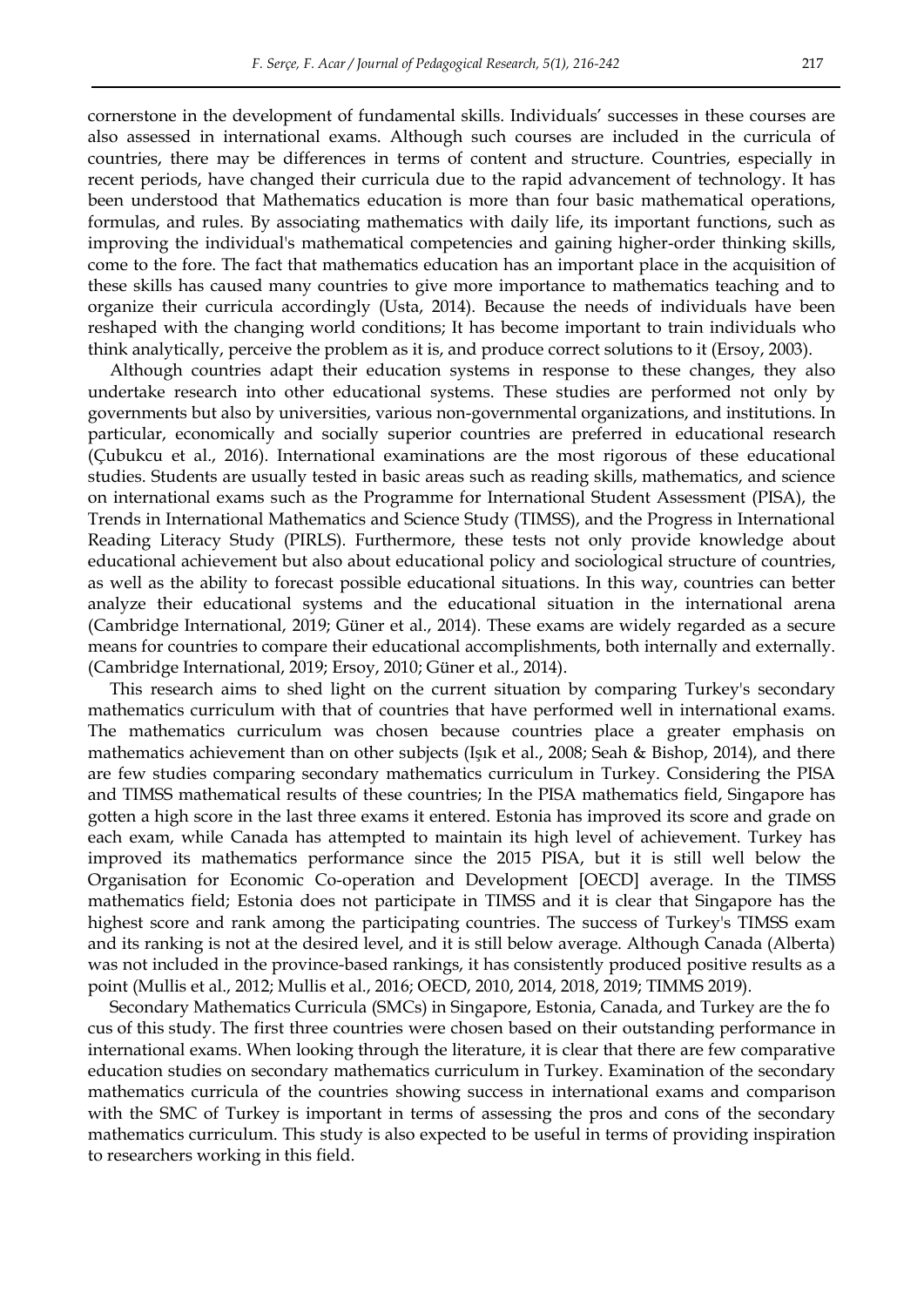## **1.1. The Aim**

This study compares the secondary mathematics curricula of Turkey, Estonia, Canada (Alberta), and Singapore in terms of curriculum components to reveal similarities and differences. For this purpose, the following questions have been sought.

When Turkish, Estonian, Canadian (Alberta), the Singapore Secondary Mathematics Curriculum are examined;

- 1. What are the similarities and differences in terms of general features?
- 2. What are the similarities and differences in terms of objectives?
- 3. What are the similarities and differences in terms of content?
- 4. What are the similarities and differences in terms of learning-teaching processes?
- 5. What are the similarities and differences in terms of evaluation?
- 6. What are the similarities and differences in terms of teacher's duties and responsibilities?

## **2. Method**

A comparative educational research method was adopted into this study. Comparative research design is often used to compare two or more countries' cultural or national contexts. By examining curricula from various countries, this study hopes to uncover similarities and differences (Çubukçu et al., 2016; Ergün, 1985; Matthews & Ross, 2010; Walliman, 2006). In this study, the horizontal approach technique was used, which is one of the comparative education approaches. In the horizontal approach, the parts that make up the education system of the countries are examined step by step, and the similarities and differences are revealed (Yıldırım & Türkoğlu, 2018). The research also has a qualitative feature. Comparative research is suitable for both qualitative and quantitative methods (Walliman, 2006).

## **2.1. Data Collection Tools**

An official published documentary was used as a data collection source in this study (Walliman, 2006). The secondary mathematics curricula for the 2018-2019 academic year in Turkey, Estonia, Canada (Alberta), and Singapore were accessed through the national education ministries' official websites. It was also confirmed that the curricula obtained through correspondence with the relevant ministries of the countries are current. When the curricula are examined, it is seen that they consist of various booklets and levels for different student levels. Here, firstly, the booklets were examined and the selection was made by looking at the content and scope. These curricula are given in Table 1.

Table 1

*Secondary Mathematics Curricula of Turkey, Estonia, Canada (Alberta), and Singapore* 

| Turkey        | Estonia               | Canada              | Singapore   |
|---------------|-----------------------|---------------------|-------------|
| Advanced math | Narrow mathematics    | 3-course sequence   | O/N(A)/N(T) |
| Basic math    | Extensive mathematics | system $(-1,-2,-3)$ | level       |

When the curricula and their details are examined, the Turkish Secondary Mathematics Curriculum consists of a single booklet, while 9th and 10th grades use a joint curriculum, in 11th and 12th grades it is divided into two parts as basic-level and advanced level. While basic-level mathematics aims to overcome the possible problems that students who will not choose a mathematics-based department at higher education level, they may encounter in daily life, advanced mathematics is designed for students who will prefer a mathematics-based department at higher education (Ministry of National Education [MoNE], 2018). In this study, advanced mathematics, which is considered to be more comprehensive, will be investigated. The Estonian Secondary Education Mathematics Curriculum consists of a single booklet and handles mathematics as narrow and Extensive mathematics and lets the student choose the course (Republic of Estonia Ministry of Education and Research, 2014). The Secondary Mathematics Curriculum of Canada (Alberta) consists of a single booklet. In the SMC of Canada, course indexes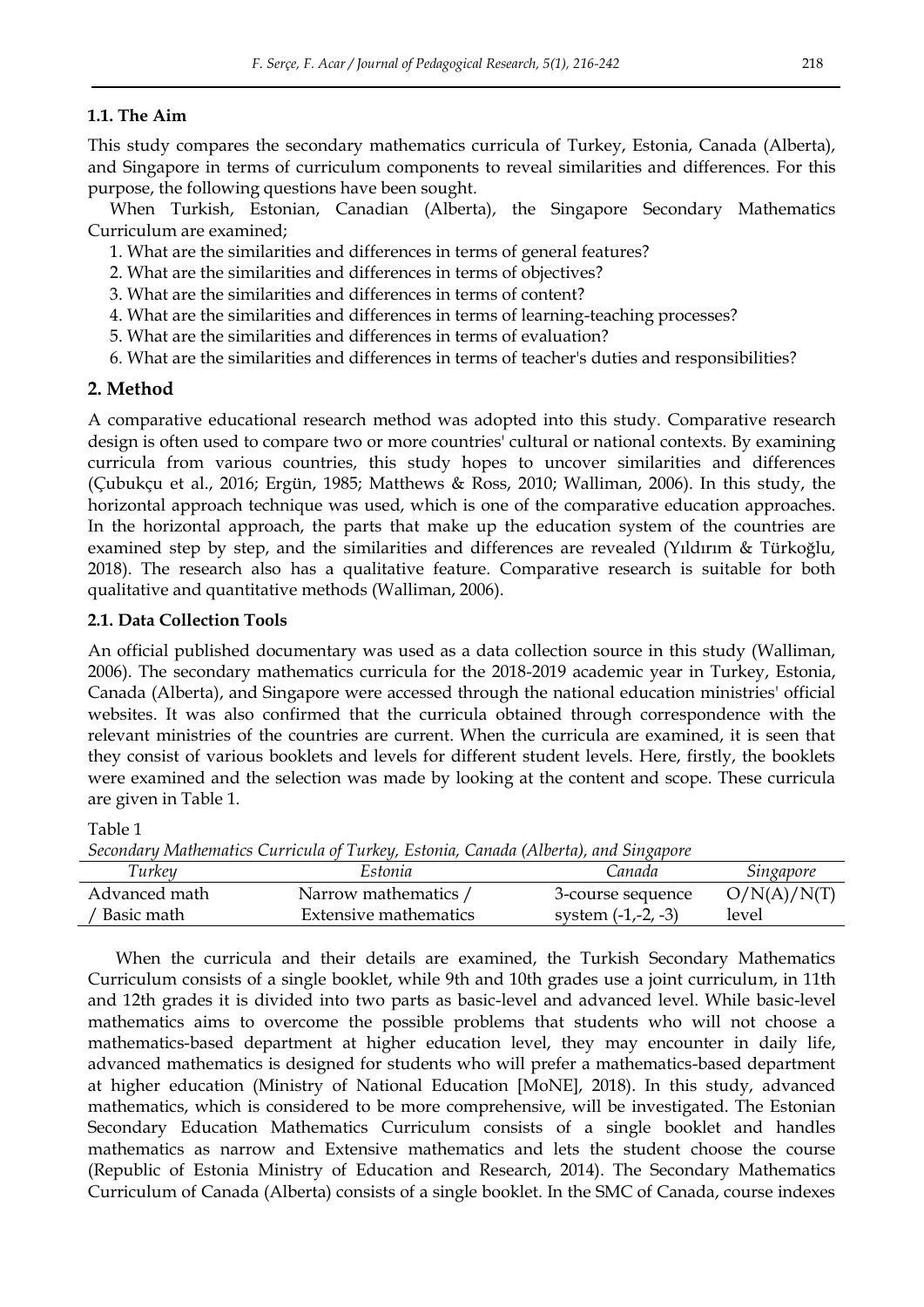are 10, 20, 30 and their levels are listed as -1,-2,-3 (Alberta Education, 2008). Since it is not appropriate to divide the course indexes here, all of them were examined. The Singapore Secondary Mathematics Curriculum consists of a single booklet and has five different mathematics curricula. These are O, N (A), N (T) levels, and additional curricula of O, N (A) levels. The O level curriculum is the most comprehensive, while the  $N(A)$  and  $N(T)$  levels are sub-curriculum of the O level. Since it is the most comprehensive curriculum here, this curriculum was included in the study (Ministry of Education Singapore, 2012).

#### **2.2. Data Analysis**

The data was analyzed using content analysis. Content analysis is the process of categorizing and quantifying the phenomenon or situation under investigation (Balcı, 2013). In this analysis process, each curriculum was transferred to the NVivo 10 program and coded according to the research questions. Explanations about the coding mode for each theme are given in Table 2.

Table 2

|                         | The County Structure of Secondary Ividinematics Carriedia According to Themes |
|-------------------------|-------------------------------------------------------------------------------|
| Themes created based on | Codes                                                                         |
| research questions      |                                                                               |
| <b>General Features</b> | Date of entry into force, the number of pages, values, competencies, e        |
|                         | mathematical processes, and word frequency.                                   |
| Objective               | Posner and Rudnitsky classification of goals, TIMSS Cognitive Domain          |
|                         | Classification of outcomes                                                    |
| Content                 | Learning areas and topics                                                     |
| Learning-teaching       | Approaches; Methods and Techniques; Teaching principles;                      |
| process                 | Technology, Tools, and Materials                                              |
| Evaluation              | Evaluation types and tools                                                    |
| Teacher's duties and    | The teacher's responsibilities duties towards the curriculum; duties and      |
| responsibilities        | responsibilities of teachers in the learning process; duties and              |
|                         | responsibilities of teachers in the evaluation process                        |

*The Coding Structure of Secondary Mathematics Curricula According to Themes* 

In Table 2, explanations are given about the categories created in the coding process in line with the themes determined. Within the scope of general features, the formal features of the curriculum and the mathematical processes, the competencies, and values it contains are included. Examination of the objectives was handled in two categories as goals and learning-outcomes. The structure in Posner and Rudnitsky's (2006) classification was used in the classification of goals and the structure in the TIMSS cognitive domain classification was used in the classification of the learning-outcomes.

Posner and Rudnitsky grouped the learning objectives into two categories as skill and understanding. Understanding is about knowing principles, theories, facts, and generalizations. Skills include mental competencies such as problem-solving, reading, analysis, interpretation, application, and physical abilities, such as bicycling and ball throwing. The skill category is subdivided into psychomotor-perceptual skills, cognitive skills, and affective skills. Furthermore, the understanding category is subdivided into cognitions and affective understandings (Posner & Rudnitsky's, 2006). According to Posner and Rudnitsky, while general purposes are classified, purposes that have more than one meaning are coded one by one for each meaning. For example, "formulates, demonstrates, and proofs mathematical hypotheses" is coded as three separate goal statements.

While examining the learning-outcomes, they were first classified according to cognitive, affective, and psychomotor domains. All learning-outcomes within the scope of cognitive skills were categorized using the TIMSS (2019) cognitive domain classification (Mullis & Martin, 2017). The cognitive domain classification of TIMSS is divided into three main categories and is "knowing, applying and reasoning". Each domain is divided into sub-areas within itself (Figure 1).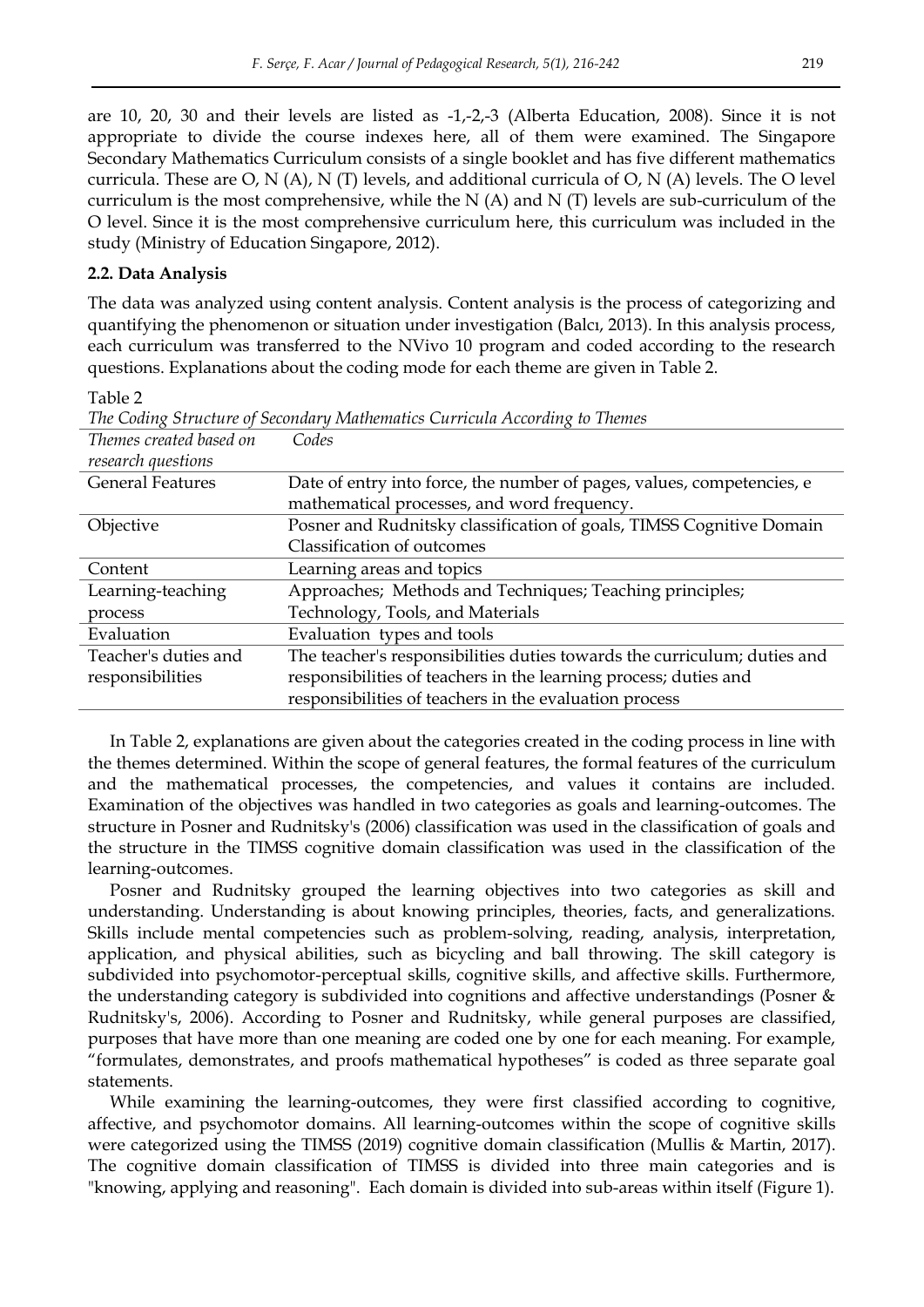

## Figure 1 *TIMMS cognitive domain*

During this classification process, all of the curricula' learning outcomes were thoroughly examined. The learning outcomes are not only categorized based on expression, but also by determining what the main goal of these outcomes is.

In examining the content theme, the learning areas and subjects included in the curriculum were presented in a table and compared according to countries. While analyzing the learningteaching process theme, the similarities and differences of the curricula were revealed in terms of the approaches, methods, and techniques, teaching principles, technology, and use of tools and materials. Assessment types and tools were analyzed in terms of issues to be considered in the evaluation theme. The teacher's responsibilities and duties in relation to the curriculum, the learning-teaching process, and the evaluation process were also discussed.

## **2.3. Validity and Reliability**

The trustworthiness criterion of Guba and Lincoln (1982), which has been adopted by various circles, was used to ensure the validity and reliability of the research in this report. The researchers, who defined trustworthiness with the criteria of credibility, dependability, confirmability, and transferability, stated that these criteria were not independent of each other (Guba & Licoln, 1985). To ensure trustworthiness, Turkey, Estonia, Canada, and Singapore, which are the subjects of research, were investigated in detail in advance, and information gathered about their education systems was included in the study. The translation of the curriculum was carried out meticulously, and the examples in the curriculum were studied in-depth to explain discrepancies in language between countries. Coding was conducted by Nvivo 10 qualitative analysis program. By doing an expert analysis, it was possible to improve the research's validity. The findings of a study conducted by another specialist with expertise in qualitative testing were reviewed step by step. The codes that were created based on expert guidance have been revised. 2011 (Cresswell & Plano Clark). Furthermore, inter-coder reliability was used to improve the research's reliability (Miles & Huberman, 2016). Two researchers worked on the coding independently of one another. According to Miles and Huberman's (2016) formula, the coding reliability coefficient among researchers is 87.39 percent. By renegotiating the inconvenient substances, the researchers were able to reach an agreement. The researchers attempted to assess the data objectively, avoiding personal biases and opinions. The data was recorded and saved to be analyzed later.

## **3. Findings**

The themes obtained in line with the research questions and the sub-themes belonging to these themes are summarized in Figure 2.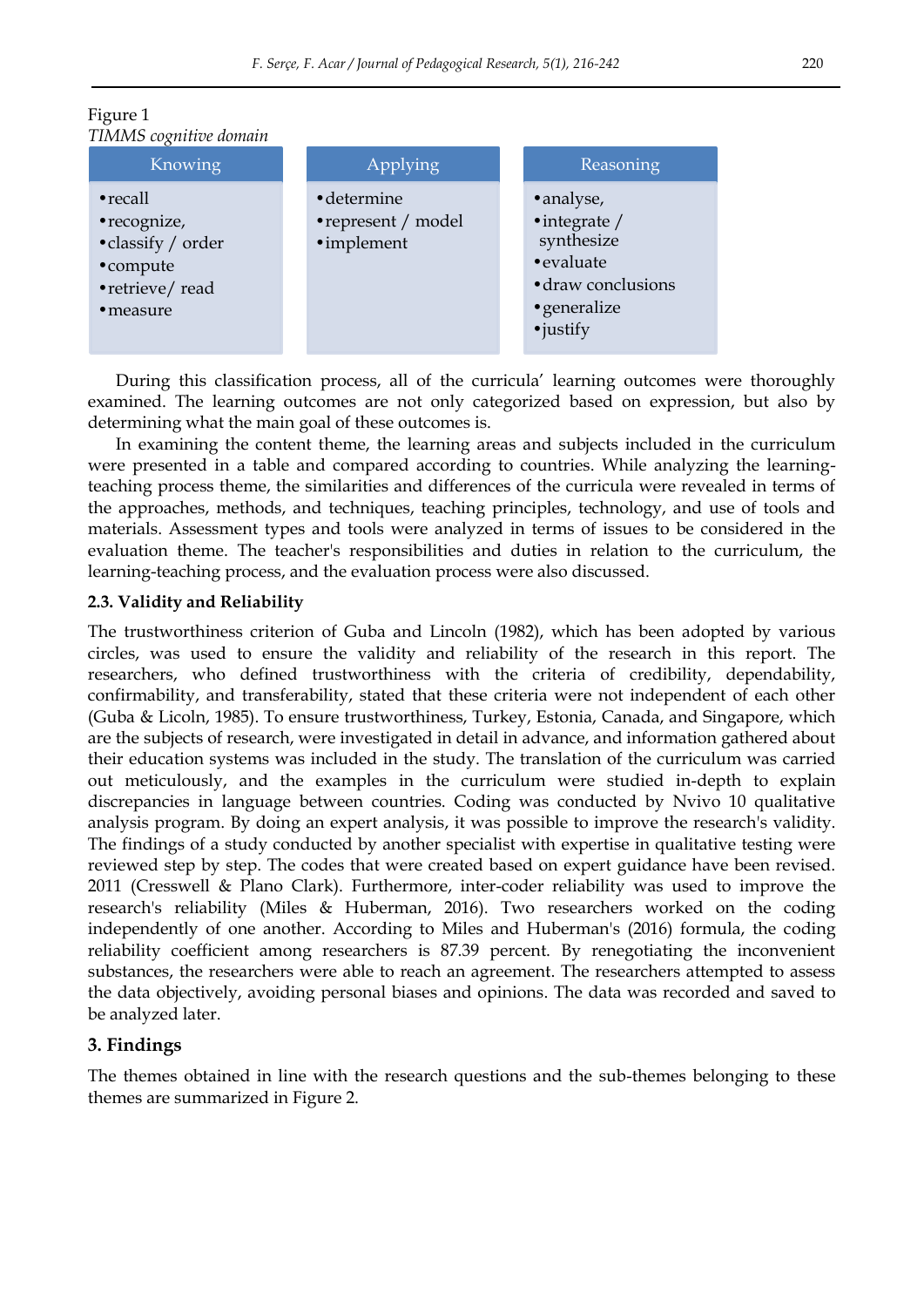



Findings were organized into six themes: general features, objective, content, learning-teaching process, evaluation, and teacher"s duties and responsibilities. Tables related to the sub-themes in each theme are provided, with detailed explanations presented below in a comparative manner by country.

#### **3.1. Findings on the General Features of Turkish, Estonian, Canadian, and Singapore Curricula**

The Turkish SMC is a single 48-page booklet that went into effect in 2018. Turkish SMC consists of three parts. In the first part, the purpose, perspective, and assessment and evaluation approach of all curricula, in general, are mentioned. In the second part, the basic philosophy of the application of the curriculum, the points to be considered in teaching, the number, and the structure of the acquisitions are explained. In the last part, the structure of the mathematics curriculum is emphasized.

The Estonian SMC is a single booklet with 26 pages that has been in use with various updates since 2011. Estonian SMC consists of three parts. In the first part, general principles, competencies of mathematics, subject area titles, options for creating general competencies, options to integrate subjects with other subject areas, etc. are mentioned. In the second and third sections, narrow, extensive, and optional mathematics topics, aims of education, explanation of the subjects, and learning outcomes are given.

SMC in Canada (Alberta) is a single booklet with 46 pages that has been used with various updates since 2008. Canadian SMC, the purpose of curriculum, the importance of learning mathematics, the approach based on cultures, the importance of the emotional field, and the student goals, among other things, are mentioned.

The Singapore SMC is a single booklet with 69 pages. It's been in use since 2012, with regular updates. The curriculum states that the updates made are mostly aimed at learning-teaching processes, and that these are reviewed according to the needs of the time, and that there are limited changes in the content. The Singapore SMC consists of five parts. The first part consists of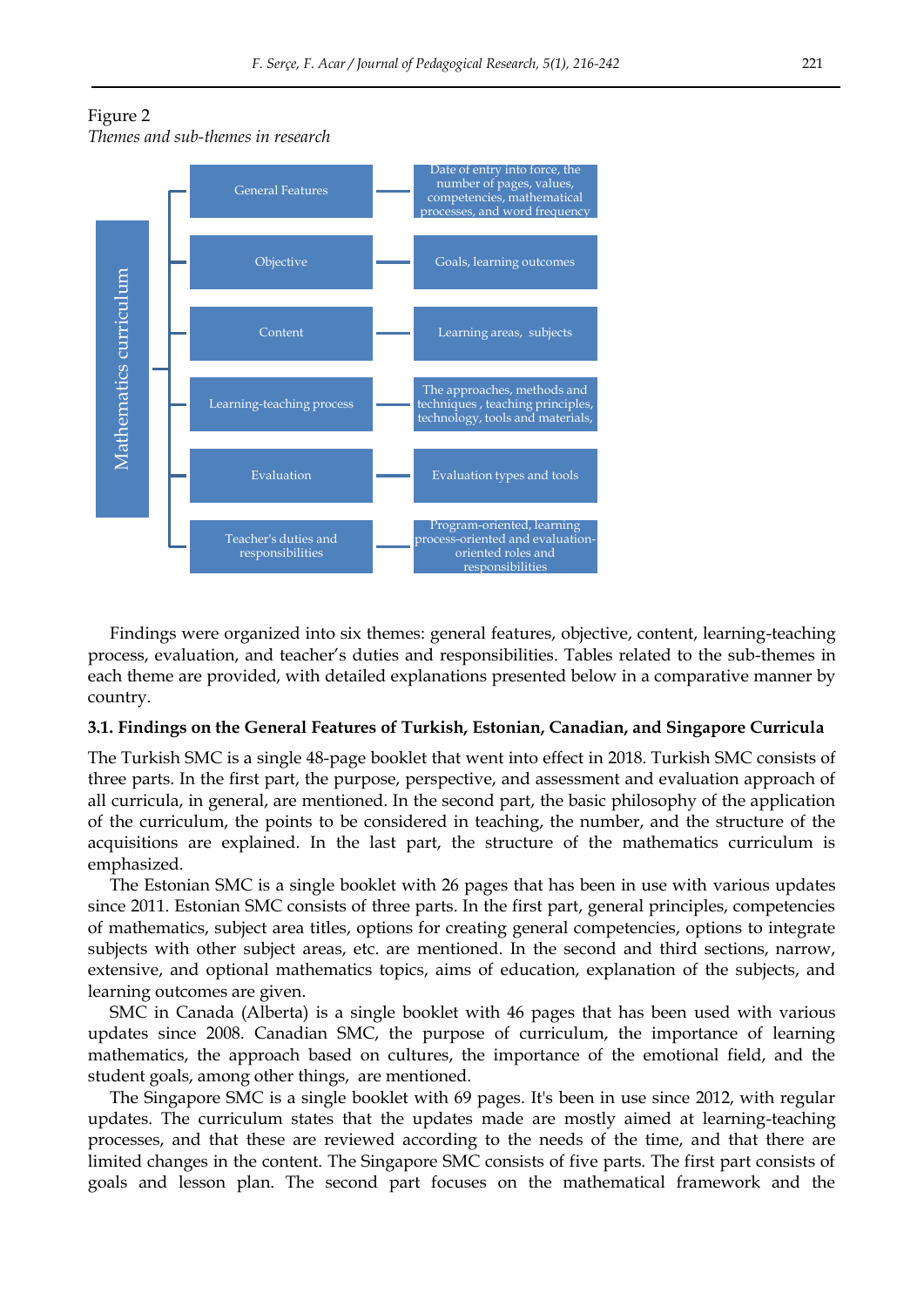importance of problem-solving. The third part talks about teaching, learning, and experience. The fourth and fifth sections discuss objectives, lesson plans, process steps, content, and learning experiences for level O and N (A) mathematics, respectively.

In this section, the general structure of Turkish, Estonian, Canadian, and Singaporean mathematics curricula was examined in four sections: values, competencies, mathematical processes, and the most frequently used words. Table 3 shows the concept of values in Turkish, Estonian, and Canadian mathematics curricula. There is no concept in Singapore that is referred to as values.

#### Table 3

| Curriculum | Turkey         | Estonia                  | Canada                    |
|------------|----------------|--------------------------|---------------------------|
|            | Justice        | Decency                  | Conscious decision making |
|            | Friendship     | Diligence, Systematic    | Perseverance              |
|            | Honesty        | Approach, Persistence,   |                           |
| Values     | Respect        | Steadiness Integrity     |                           |
|            | Love           | <b>Tolerant Attitude</b> |                           |
|            | Responsibility |                          |                           |
|            | Patriotism     |                          |                           |
|            | Helpfulness    |                          |                           |

*Concepts About Values in Secondary Mathematics Curricula* 

When the values provided in the Turkish mathematics curriculum are analyzed; it is observed that main values include justice, friendship, honesty, self-control, patience, respect, love, responsibility, patriotism, helpfulness concepts are given under the title Values. These are general values that are not specific to mathematics education. Under the heading of Values and Morality in the Estonian mathematics curriculum, general and mathematics-specific values such as "decency, diligence, systematic approach, persistence, steadiness and integrity, tolerant attitude" are listed together. While the Canadian mathematics curriculum does not directly state values, it can be said that it partially emphasizes values education with this expression "Making informed decisions as contributors to society…… making them willing to persevere….". Singapore's mathematics curriculum does not include any information on values.

In Table 4, statements of competence in the mathematics curricula of the countries are given

Table 4

| Curriculum   | Turkey                                                                                                                                                                                                                                                                                                                      | Estonia                                                                                                                                                                                                                                    |
|--------------|-----------------------------------------------------------------------------------------------------------------------------------------------------------------------------------------------------------------------------------------------------------------------------------------------------------------------------|--------------------------------------------------------------------------------------------------------------------------------------------------------------------------------------------------------------------------------------------|
| Competencies | Communication in the mother tongue<br>Communication in a foreign language<br>Learning to learn<br>Social and Citizenship competencies<br>Taking initiative and<br>entrepreneurship<br>Mathematical competence<br>Basic competencies in science and<br>technology<br>Digital competence<br>Cultural awareness and expression | Communication competence<br>Learning to learn competence<br>Social and Citizenship Competence<br>Entrepreneurial competence<br>Cultural and value competence<br>Natural sciences and technology<br>competence<br>Self-awareness competence |

*Competence Statements in Secondary Mathematics Curriculums* 

While Turkish and Estonian SMCs include competencies, Canadian and Singapore SMC do not have any expressions. Turkish SMC states competencies in eight titles while Estonian states them in seven. Competencies such as communication, learning to learn, social and citizenship, entrepreneurship, values, and cultural competence are expressed in common in Turkish and Estonian SMC. Mathematical competence, basic competencies in science and technology, and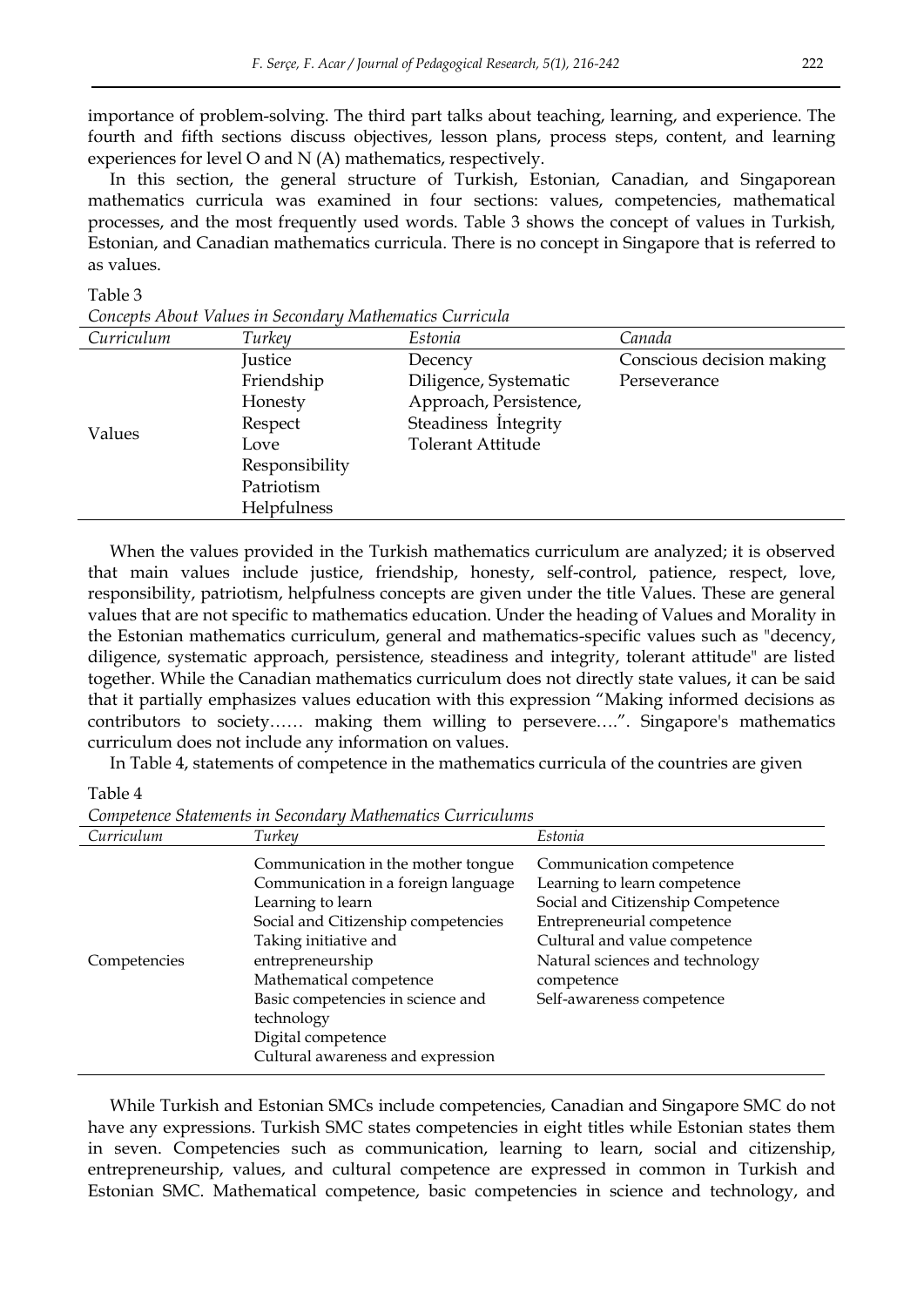digital competencies are available only in the Turkish SMC. Natural sciences and technology competencies and self-awareness competence are only included in Estonian SMC. The Singapore SMC mentions developing 21st-century skills but does not define exactly what those skills are. In Turkish SMC the aim of the education system is defined as to gain individuals knowledge, skills, and behaviors besides national values and competencies (the actions form of the national values) by emphasizing the importance of competency. On the other hand, Estonian SMC defined the competencies by associating them with the field of mathematics. The important point to note here is that, while Estonian and Turkish mathematics curricula share some common competencies, they express different things. For example, the Turkish SMC explains social and citizenship competence to enable individuals to effectively and constructively participate in a differentiated society and work environment. In Estonian SMC, on the other hand, It is aimed to use problem-solving related to the content, to participate in a variety of paired and group work assignments, and to develop cooperation and mutual aid skills in order to build responsibility towards society and other citizens.

It was discovered that the curricula included explanations of mathematical processes. Table 5 shows Canada's and Singapore's mathematical process explanations. There is no explanation for Turkey and Estonia.

| Curriculum                    | Canada                    | Singapore                      |
|-------------------------------|---------------------------|--------------------------------|
| <b>Mathematical Processes</b> | Reasoning                 | Reasoning                      |
|                               | Communication             | Communication and              |
|                               | Connections               | Connections                    |
|                               | <b>Mental Mathematics</b> | Applications and Modelling     |
|                               | and Estimation            | Thinking Skills and Heuristics |
|                               | Problem-Solving           | Methods                        |
|                               | Technology                |                                |
|                               | Visualization             |                                |

Table 5

| Mathematical Processes in Secondary Mathematics Curriculums |  |  |  |
|-------------------------------------------------------------|--|--|--|
|-------------------------------------------------------------|--|--|--|

While Singapore SMC defines mathematical processes as the process skills involved in acquiring and applying mathematical knowledge, SMC in Canada indicates the critical aspects of learning, doing, and understanding mathematics and states that students should be regularly encountered with these processes to achieve the goals of mathematics education. According to Table 5, common mathematical processes in the Canadian and Singapore curricula include reasoning, communication, and connections. Both curricula describe these processes in similar terms. It is defined as the ability to reason, analyze mathematical events, and think logically. The most important feature of reasoning is that it is a thinking skill that can be developed. Communication is the clear expression of mathematics with its own formal and symbolic language. Students who develop communication skills will also improve their mathematical understanding. Connections refer to the ability to connect and see between mathematical ideas, between mathematics and other subjects, and between mathematics and the real world. Making connections with students' experiences and associating are important in developing mathematical understanding.

The mathematical processes that were only included in the Canadian SMC can be summarized as follows; Mental mathematics is a combination of cognitive strategies that foster flexible thinking and number perception. It is stated that by using mental mathematics, the student will create confidence in mathematics, tend to use different strategies in problem-solving, and develop flexible thinking. While predicting provides mathematical judgments, it is regarded as very important in terms of requiring different strategies to calculate the result approximately, and teaching how the student should use strategies. The curriculum, which states that visualization involves thinking about pictures and images as well as the ability to perceive, transform, and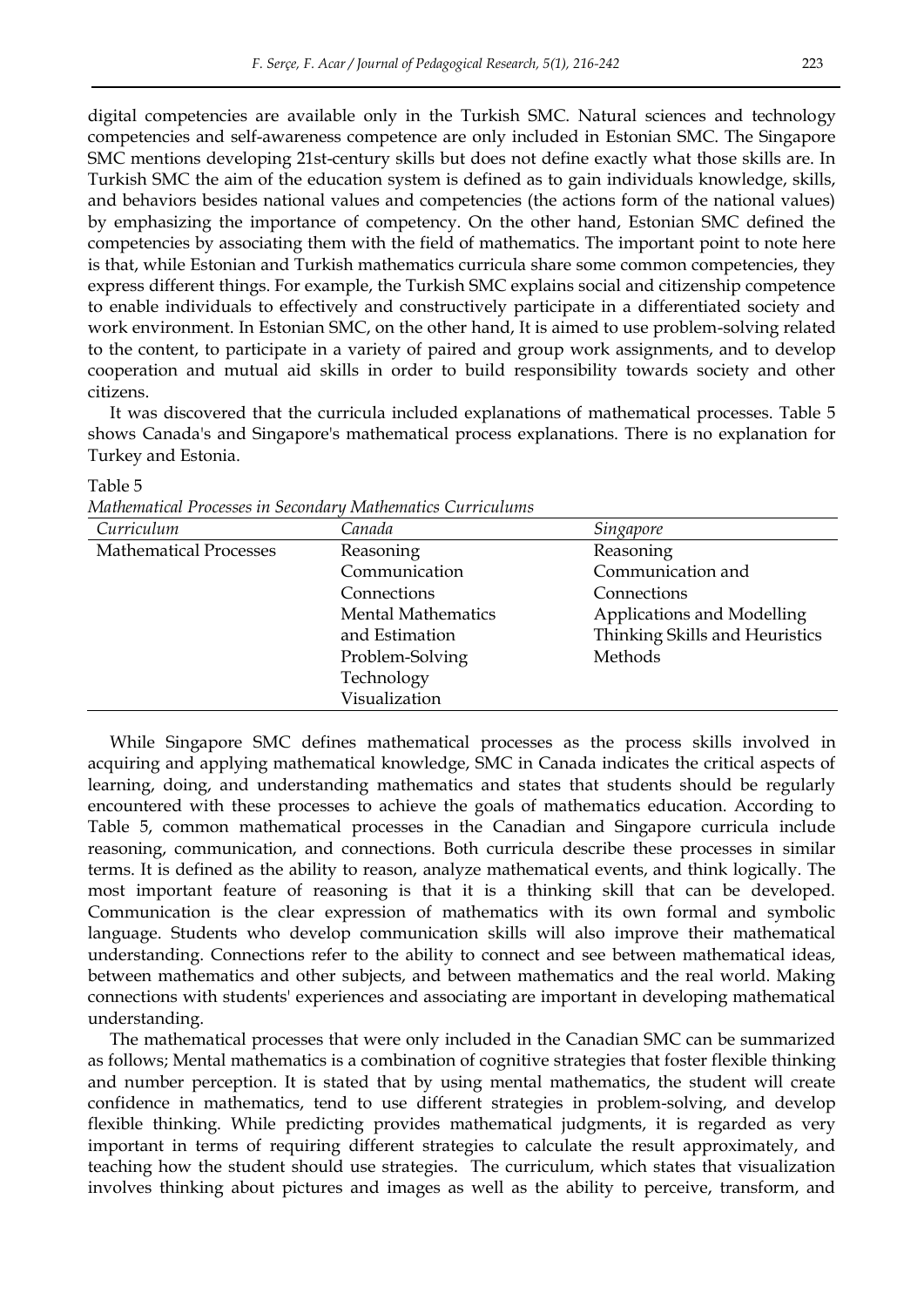recreate different aspects of the visual-spatial world, also states that using visualization in mathematical studies allows students to better understand and connect mathematical concepts. One of the foundations and basic processes of mathematics is problem-solving. Mathematics at all levels emphasizes problem-solving learning, and when students solve problems in meaningful contexts, they gain a thorough understanding of mathematical concepts and procedures. Hence, problem-solving is a powerful teaching tool that encourages creative and innovative solutions. Technology can be used effectively to contribute and support the learning of a wide variety of mathematical results. Technology enables students to discover and create patterns, examine relationships, test assumptions, and solve problems. The use of technology should not replace mathematical understanding. Instead, technology should be used as one of several approaches and tools to build mathematical understanding. Although problem-solving and technology are not included in mathematical processes in Singapore SMC, problem-solving is described as the focus of the mathematical framework created by Singapore SMC, and the curriculum has been designed accordingly. Technology, on the other hand, is given as a teaching principle of using ICT in Singapore SMC and is not mentioned in mathematical processes.

The curriculum, which states that the application and modeling specified in Singapore SMC is a process of creating and developing a mathematical model to represent and solve real-world problems, states that by improving mathematical competencies, basic concepts and methods can be more easily understood. This can be accomplished by providing the student with a variety of open-ended and life-related problem-solving opportunities. Thinking skills and heuristic methods consist of a combination of various thinking skills and intuition. These are essential for solving mathematical problems.

The vocabularies used in Secondary Mathematics Curricula in Turkey, Estonia, Singapore, and Canada were examined in terms of general characteristics. In the analyses, the most common concepts used in each country's curriculum were examined, and the five most frequently mentioned concepts were tabulated. Table 6 shows the total number of words in the curriculum as well as the most commonly used concepts.

| Countries<br>(Total) | 1st word        | 2nd word   | 3rd word | 4th word | 5th word       |
|----------------------|-----------------|------------|----------|----------|----------------|
| vocabularies)        |                 |            |          |          |                |
| Turkey               | <b>Function</b> | Number     | Problem  | Concept  | Set            |
| (6685)               | (155)           | (86)       | (85)     | (75)     | (75)           |
| Estonia              | <b>Function</b> | Mathematic | Problem  | Learning | Equation       |
| (3809)               | (106)           | (96)       | (59)     | (53)     | (52)           |
| Canada               | Mathematic      | Student    | Problem  | Outcomes | Demonstrate an |
| (5131)               | (181)           | (161)      | (130)    | (131)    | understanding  |
|                      |                 |            |          |          | (94)           |
| Singapore            | Mathematic      | Learning   | Student  | Problem  | Syllabus       |
| (6408)               | (307)           | (186)      | (167)    | (93)     | (72)           |

#### Table 6

*Most Commonly Used Concepts in Secondary Mathematics Curricula* 

According to Table 6, Turkish SMC (6685) has the most words, while Estonian SMC has the fewest words (3809). Singapore has 6408 words and Canadian has 5311. In all four curricula, the word "problem" is the most frequently used common concept.

Among the five most commonly used concepts in Turkish SMC are "function," "number," "problem," "concept," and "set." Each learning outcome in the curriculum has its own subexplanations. These concepts are commonly found in sub-explanations. As the curriculum emphasizes concept teaching, the word "concept" appears frequently. The concept of mathematics is prevalent in other countries' curricula, but not in Turkish SMC. It's possible that this is due to the lack of discipline-specific explanations in the curriculum's introduction, instead opting for more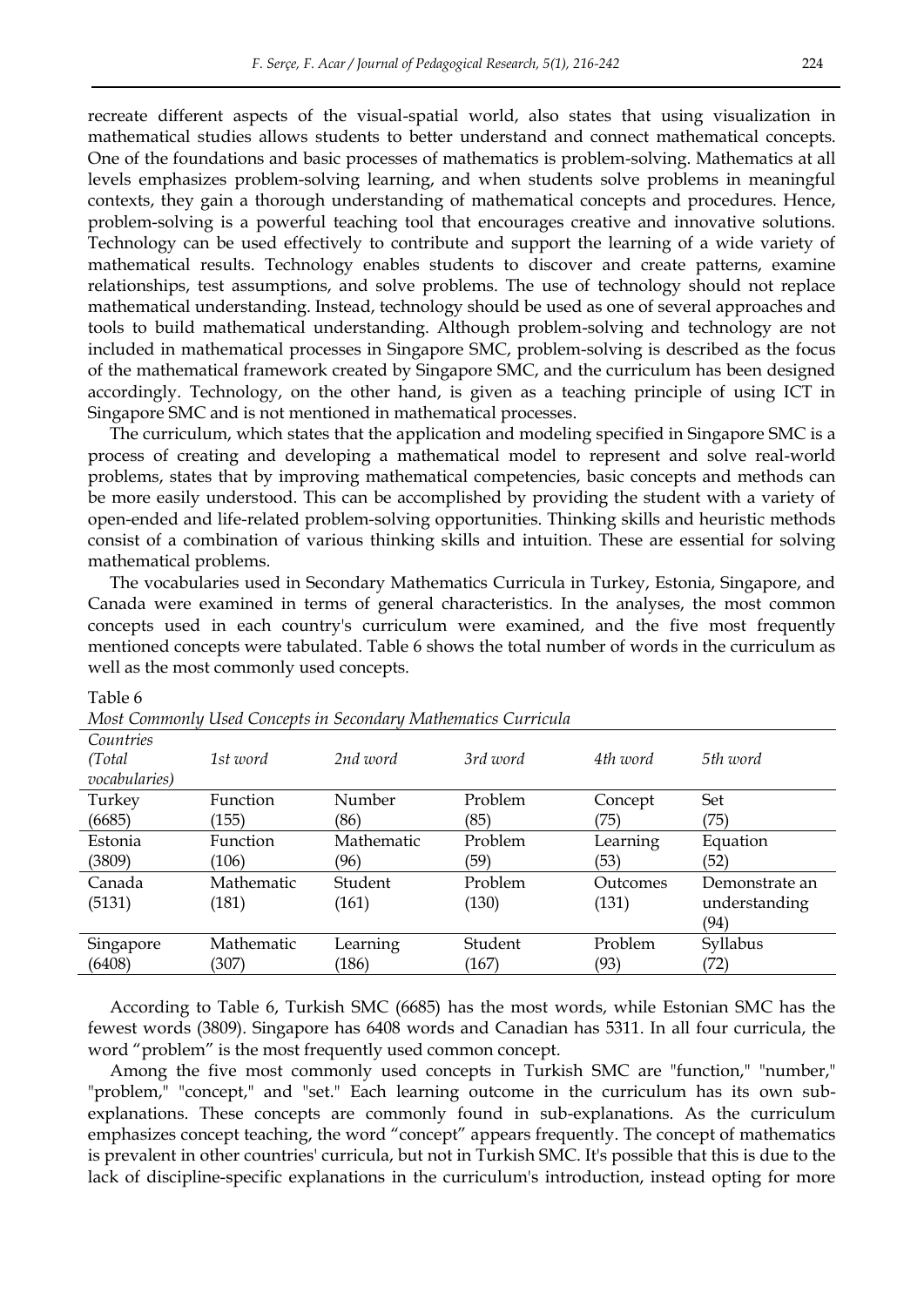general statements. There are joint statements in the introductions of different teaching curricula at various levels in Turkey.

The words "function", "mathematics", "problem", "learning", and "equation" are among the most frequently mentioned concepts in Estonian SMC. In the curriculum, the terms "function", and "equation" are used frequently as they are included in both learning outcomes and the content of the curriculum. The word "mathematic" is frequently used as the expressions in the curriculum are associated with the mathematics discipline, while the word "learning" is important in terms of showing the emphasis on the learning-teaching processes of the curriculum. Also, it is seen that the word "problem" is also used frequently, as the Estonian SMC mentions the importance of problem-solving in various parts of the curriculum.

The terms "mathematics," "student," "problem," "outcomes," and "demonstrate understanding" are frequently used in Canadian SMC. The frequent use of the word "student" is consistent with the curriculum's goal of student relativity. In comparison to other curricula, Canadian SMC includes the most problem-solving activities. It is also noteworthy that, different from other curricula, "demonstrate understanding" and "learning outcomes" take place here. As an expression included in learning outcomes, develop understanding' is about the student's structuring of knowledge and demonstrating it. Many learning outcomes are frequently used in the curriculum because they are expressed in this way.

Finally, the Singapore curriculum frequently employs the terms "mathematics," "learning," "student," "problem," and "syllabus." The importance of learning-teaching processes rather than content is expressed in the curriculum, and teaching is emphasized. It also prioritizes problemsolving in the curriculum, emphasizing student-centered education, and expressing this in various ways. This aspect of the curriculum can be said to be consistent with frequently used words.

## **3.2. Findings on the Goals and Learning Outcomes of Turkish, Estonian, Canadian, and Singapore Curriculums**

#### *3.2.1. Classification of goals*

The structure developed by Posner and Rudnitsky (2006) for classifying goals was used in the classification of curriculum goals. When it comes to curriculum goals, Turkey has nine, Estonia has 41, Canada has 15, and Singapore has nine. Figure 3 shows the distribution of goals according to the structure proposed by Posner and Rudnitsky.

#### Figure 3



*Frequency of the Curriculum Goals According to Posner and Rudnitsky's Classification* 

Turkish and Singaporean SMCs have the least amount goals, while Estonian SMCs have the most, as shown in Figure 3. Estonian and Canadian SMCs include affective skills in goals whereas there are not any goals related to affective skills in Turkish and Singapore SMCs. No generalpurpose was found that could be included in the scope of psychomotor skills in the general objectives of the curricula examined.

It is understood that Turkish SMC, giving equal place to learn the knowledge and practices, gives priority to the cognitive domain. The goals of the cognitive domain are to identify the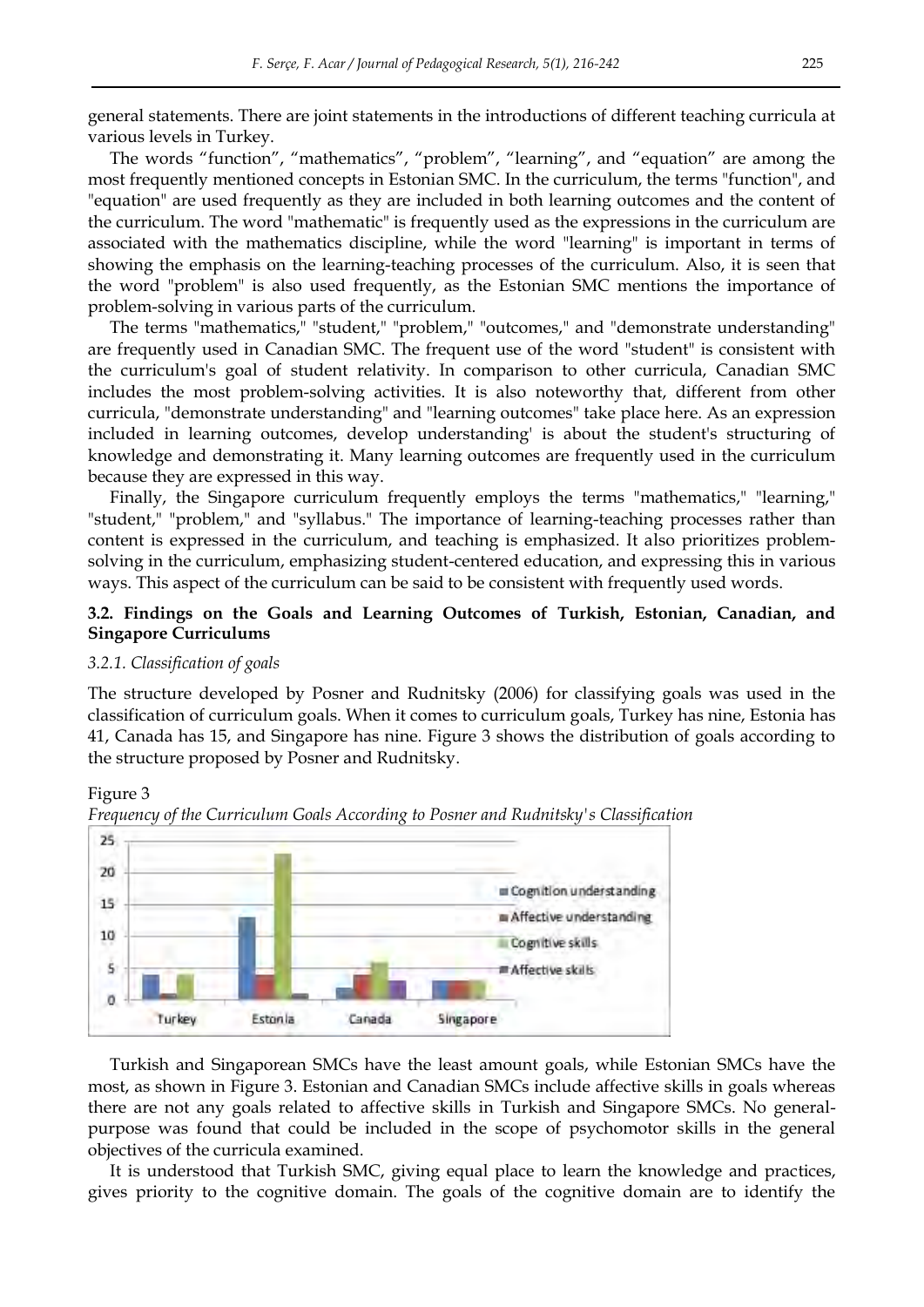historical development process of mathematics, identify scientists who have contributed to its development and their studies, improve their problem-solving skills by looking at problems from different angles, develop a perspective on whether a problem they encounter in life is a problem for them and reach a certain level of knowledge. With the expression "appraises learning mathematics and mathematics" the goal of the affective domain is stated.

The Estonian SMC has more goals than other countries and focuses primarily on cognitive skills. The majority of Estonian SMC's goals are expressed in a way that requires students to organize and use information. For example; "Understands and analyses mathematical texts and presents mathematical thinking structures in oral and written form, uses mathematical methods in other disciplines and areas of life, presents a problem in a mathematical language, and interprets and critically evaluates mathematical models". In addition, the curriculum also includes objectives related to the affective domain such as "apprises mathematics, understands the social, cultural and personal importance of mathematics".

As shown in Figure 3, Canadian SMC is primarily concerned with cognitive skills, but it also places a valuation on affective abilities. In addition to the goals of 'problem-solving, mathematical reasoning,' which express the student's internalization of knowledge and practical demonstration of it, the Canadian SMC includes affective goals that indicate individuals' understanding and appreciation of the role of mathematics in society and developing a positive attitude toward mathematics.

On the other hand, the goals of Singapore SMC are mainly included in the cognitive domain. Singapore SMC gives goals related to the application of knowledge in the cognitive domain as developing problem-solving, thinking, reasoning, communication, application, and metacognitive skills with a mathematical approach, linking ideas between mathematics applications and mathematics and other subjects through mathematical applications. It can be seen that it includes goals in affective domain, such as developing positive attitudes and confidence towards mathematics, knowing the value of making conscious decisions in real life.

#### *3.2.2. Classification of learning-outcomes*

In the analyzed mathematics curricula, the learning outcomes were coded and classified, and it was discovered that all learning outcomes were in cognitive structure, and with no affective or psychomotor learning outcomes. The reason for this is that secondary school mathematics lessons have a cognitive structure due to their nature and education is made through more abstract concepts and that it causes the affective and psychomotor areas to weaken.

Because all of the acquired learning outcomes are in cognitive structure, the TIMSS cognitive domain classification was used. TIMSS categorizes cognitive domains into three major categories: knowing, applying, and reasoning. According to the cognitive areas, the scope of the applied TIMSS mathematics achievement test is distributed as follows: 35% knowing, 40% applying, and 25% reasoning (TIMSS & PIRLS, 2019). Figure 4 depicts the frequency distribution of all learning outcomes based on their distribution status within the curriculum.

According to Figure 4, Turkish and Estonian SMCs have common features. While the distribution of the learning-outcomes is predominant in the area of knowing, there are fewer outcomes in the area of reasoning, which includes the processes of reasoning. It is seen that the learning outcomes of Turkish and Estonian SMCs are not distributed in a balanced way and that the learning outcomes related to the development of high-level reasoning skills appear to be inadequate. However, since the Estonian SMC is a framework curriculum, it should be known that the teaching process contains mainly problem-solving, although it seems to give outcomes for the area of knowing.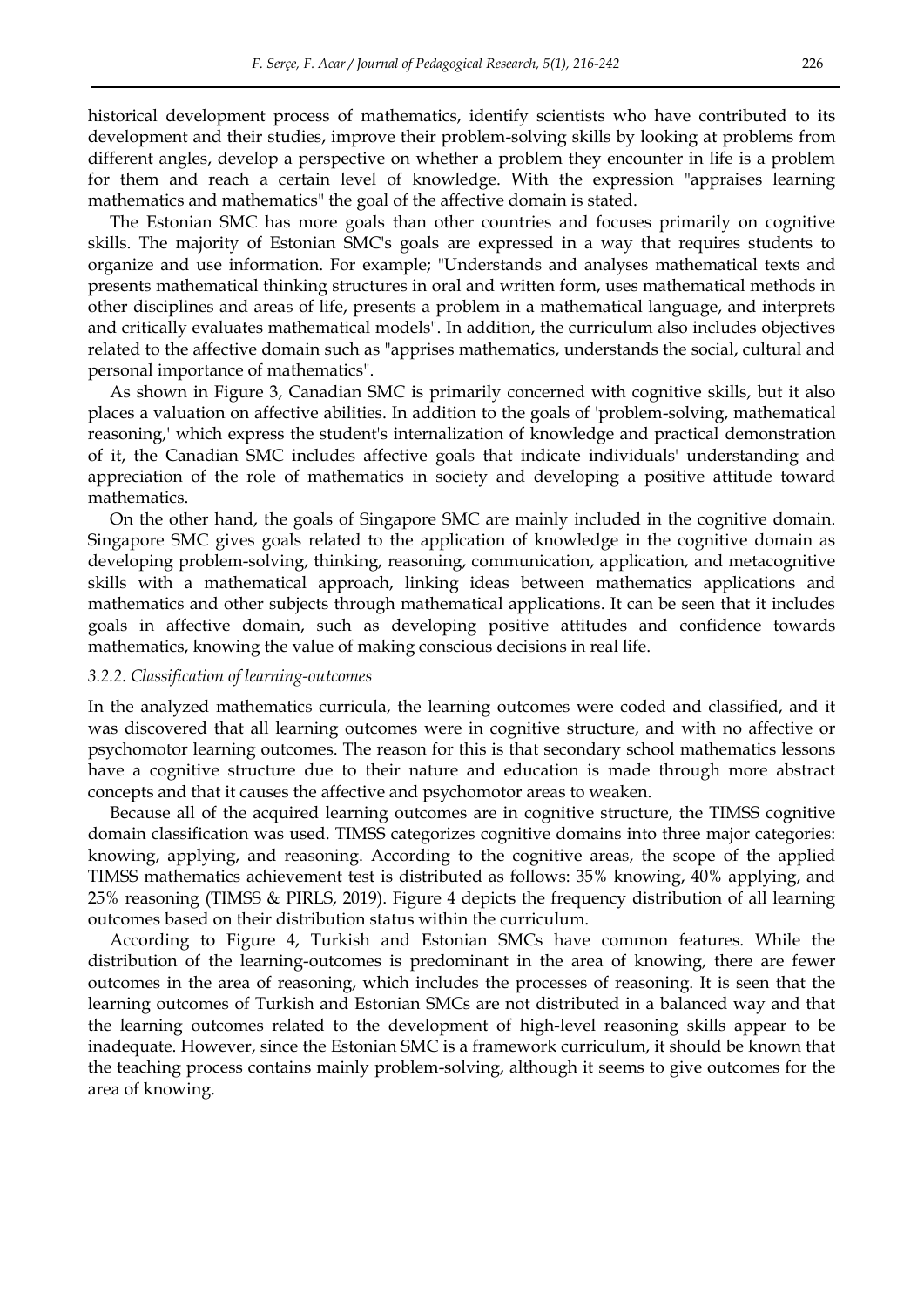

Figure 4 *Frequency Distribution of Learning-outcomes According to TIMSS Cognitive Domain Classification* 

When the learning-outcomes distribution of the Canadian curriculum is considered, the area of applying is the highest, followed by the area of reasoning with a small difference. However, it is clear that the learning outcomes in the area of knowing are quite low. When the distribution of learning outcomes is examined, it is discovered that more high-level outcomes are attempted to be achieved.

The Singapore curriculum, on the other hand, has a similar distribution to the TIMMS classification but emphasizes reasoning a little more. According to the Singapore curriculum, each student's mathematical ability varies, and the curriculum aims to teach mathematics at the highest level that each student is capable of achieving. Looking at the proportional distribution of learning outcomes, it is possible to conclude that there is consistency between these goals and the distribution of learning outcomes.

As a result, Turkish and Estonian curricula place an emphasis on cognitive processes like remembering, identifying, classifying, computing, and so on, whereas the Canadian curricula place an emphasis on applying processes like determining strategies, modeling, and implementing. It also emphasizes reasoning skills like analyzing, synthesizing, evaluating, and justifying. The Singapore curriculum, on the other hand, takes a balanced approach to allknowing, applying, and reasoning processes.

#### **3.3. Findings on the Content of Turkish, Estonian, Canadian, and Singapore Curricula**

Considering the content of mathematics curricula in different countries, the subjects in Turkey and Singapore were observed to be clustered under learning areas. SMC learning areas were not specified in Canada as well as Estonia, but subject headings were used instead. Subject distribution was made taking into account learning areas in Turkish SMC while analyzing the content to make comparisons. In the learning area of "number and algebra," Table 7 displayed the content distribution of the countries' curricula.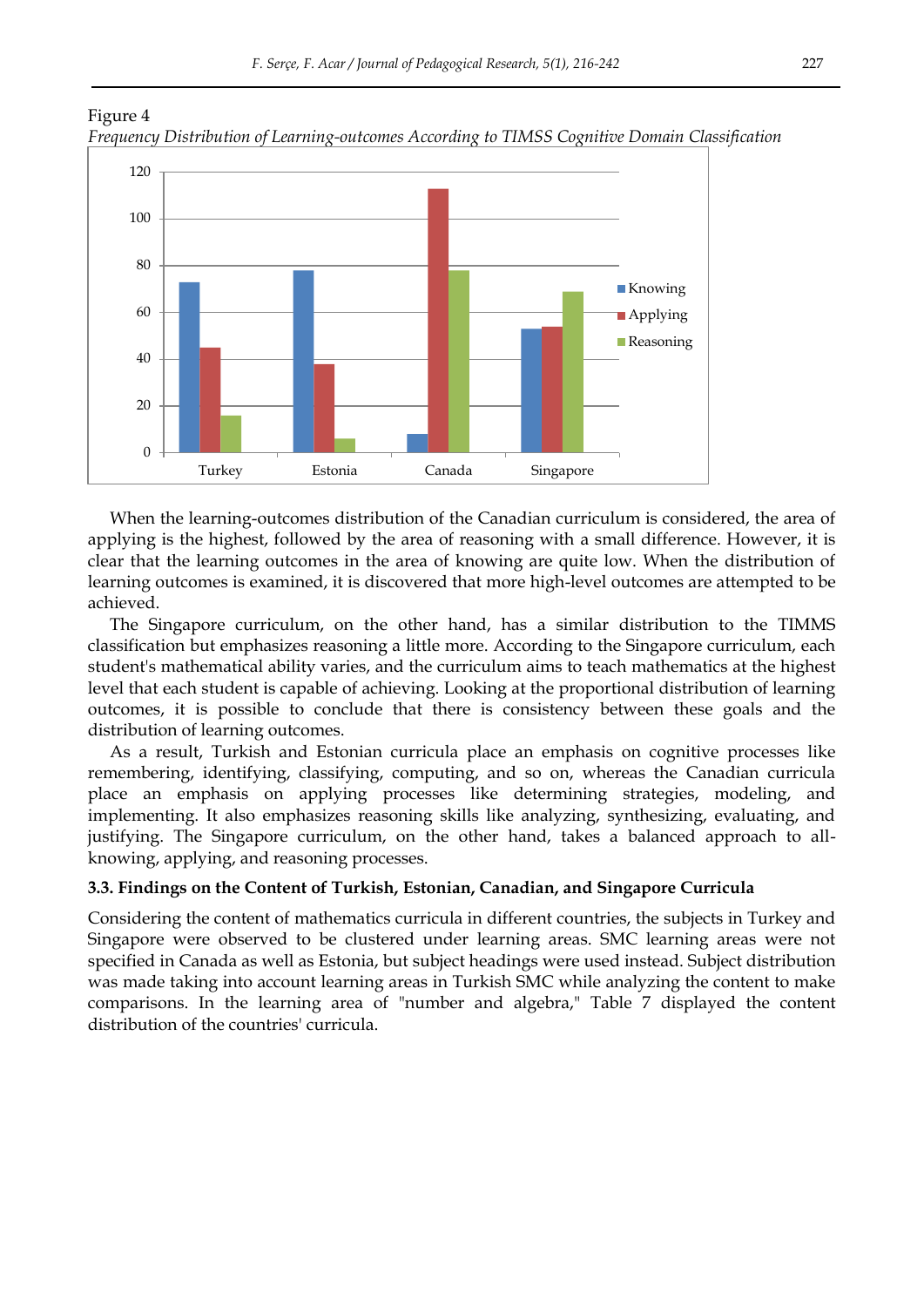| Turkey                  | $\circ$<br>Estonia         | $\circ$<br>O<br>Canada | Singapore             |
|-------------------------|----------------------------|------------------------|-----------------------|
| Sets                    |                            |                        | Set language and      |
|                         |                            |                        | notation              |
| Equations and           | Equations and equation     | Algebra and Number     | Equations and         |
| Inequalities            | systems of equations       |                        | inequalities          |
| Quadratic Equations     | Inequalities               |                        | Number and their      |
|                         | Expressions                |                        | operations            |
|                         | Numerical quantities       |                        | Ratio and proportion  |
|                         |                            |                        | Percentage            |
|                         |                            |                        | Rate and speed        |
|                         |                            |                        | Algebraic expressions |
|                         |                            |                        | and formulae          |
| Functions and           |                            |                        |                       |
| Applications in         | Functions                  |                        | Functions and graphs  |
| Functions               |                            | Relations and          |                       |
| Exponential and         | Exponential and            | Functions              |                       |
| Logarithmic Functions   | Logarithmic Function       |                        |                       |
| Sequences               | <b>Numerical Sequences</b> | -                      |                       |
|                         | Applications of            |                        |                       |
| Derivative              | Derivatives                |                        |                       |
|                         | Limit and Derivative of    |                        |                       |
|                         | Function                   |                        |                       |
| Integral<br>Polynomials | Integral                   |                        |                       |

| Table 7                                                                   |  |  |
|---------------------------------------------------------------------------|--|--|
| Content Distributions According to the "Number and Algebra" Learning Area |  |  |

In the area of Numbers and Algebra, Estonian and Turkish curricula include similar subjects; however, limit, derivative, and integral, which are advanced subjects, are not included in Canadian and Singapore SMCs. Table 8 shows the distribution of subjects by geometry learning area.

Table 8

*Content Distributions According to the "Geometry" Learning Area*

| Turkey              | Estonia                    | $\Omega$<br>Canada | Singapore                          |
|---------------------|----------------------------|--------------------|------------------------------------|
| Circle              |                            |                    | Circle properties                  |
| Triangles           |                            | Geometry           |                                    |
| Quadrilaterals      |                            |                    | Angles, triangles, and<br>polygons |
| Polygons            |                            |                    |                                    |
| Stereometry         | Line and plane in space    |                    |                                    |
|                     | Stereometry                |                    |                                    |
| Trigonometry        | <b>Trigonometry Part 1</b> | Trigonometry       | Pythagoras' theorem                |
|                     | <b>Trigonometry Part 2</b> |                    | and trigonometry                   |
|                     | Trigonometric functions    |                    |                                    |
| Analytical geometry | Equation of the line       |                    | Coordinate geometry                |

Turkish, Canadian, and Singapore SMCs are closer to each other in the Geometry Learning area while Estonian SMC gives place to such basic geometry terms as angle, triangle, and circle under different topics. However, Estonia has learning outcomes related to these subjects. Canada, on the other hand, gives learning outcomes on these subjects under the title of geometry. The distribution of topics according to the "data counting and probability" learning area is shown in Table 9.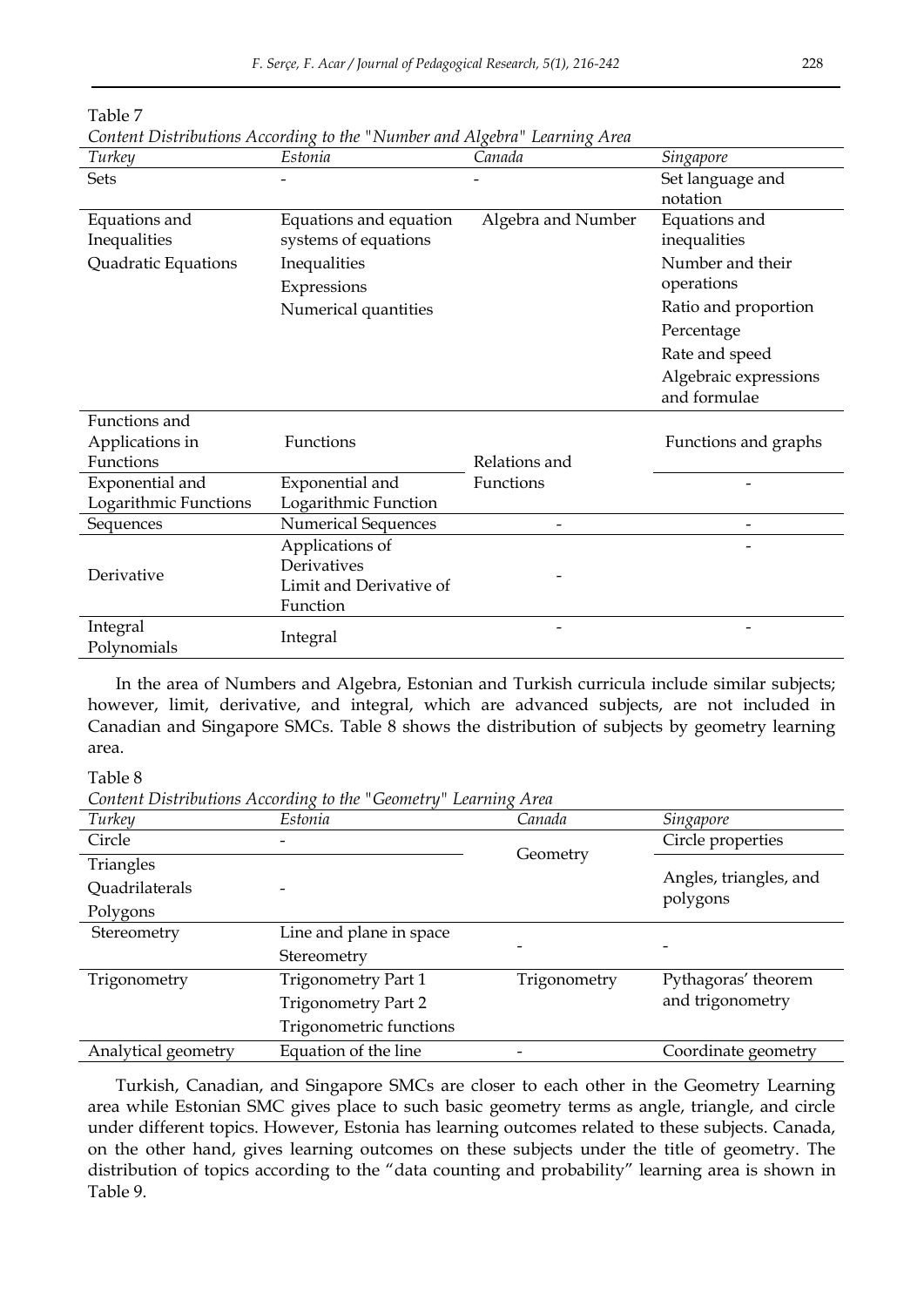| Content Distributions According to the Duth Counting, and Fromotity<br>LUITIITIX IITUI |                   |                 |  |  |
|----------------------------------------------------------------------------------------|-------------------|-----------------|--|--|
| Estonia                                                                                | Canada            | Singapore       |  |  |
| Probability and                                                                        | <b>Statistics</b> | Data analysis   |  |  |
| statistics                                                                             | Permutation,      | Probability     |  |  |
|                                                                                        |                   |                 |  |  |
|                                                                                        | Binomial Theorem  |                 |  |  |
|                                                                                        |                   | Combination and |  |  |

*Content Distributions According to the "Data Counting, and Probability" Learning Area* 

In terms of content, Turkey's curriculum is more intense than that of other countries, as shown in Table 9. While Estonian and Canadian SMCs include statistics subjects in the areas of data, counting, and probability, Turkish and Singaporean SMCs do not. Some of the subjects in the curricula of these countries do not match Turkey"s curriculum and remain uncovered. These subject titles are presented in Table 10.

Table 10

Table 9

*Distribution of Subjects that are not Common Among Countries* 

| Estonia                         | Canada                       | Singapore                       |
|---------------------------------|------------------------------|---------------------------------|
| Vector on plane                 | Measurement                  | Problems in real-world contexts |
| Applications of mathematics and | Mathematics Research Project | Measuration                     |
| examination of real processes   |                              | <b>Matrices</b>                 |
|                                 |                              | Vectors in two dimensions       |
|                                 |                              |                                 |

As can be seen in Table 10, the subjects that integrate math and life, such as applications and measuring, have no counterparts in the Turkish curriculum.

## **3.4. Findings on Learning-Teaching Processes of Turkish, Estonian, Canadian, and Singapore Curriculum**

Learning-teaching processes are quite extensive. In this section, the approaches, methods, and techniques used in the teaching process; teaching principles; by using technology, tools, and materials, the similarities and differences of the curricula were tried to be revealed.

#### *3.4.1. Approaches used in the teaching process*

By examining the mathematics curricula of the countries, the approaches that are implicitly or explicitly stated in the curricula are analyzed and given in Table 11.

Table 11

|                                   | Turkey | Estonia | Canada | Singapore |
|-----------------------------------|--------|---------|--------|-----------|
| Manipulative, visual, and various |        |         |        |           |
| pedagogical approaches            |        |         |        |           |
| Direct instruction                |        |         |        |           |
| Teaching through guided inquiry   |        |         |        |           |
| Harmonic approach                 |        |         |        |           |
| Cooperative teaching              |        |         |        |           |
| Individualized approach           |        |         |        |           |
| Activity-based teaching           |        |         |        |           |
| Reflective teaching               |        |         |        |           |
| Interdisciplinary teaching        |        |         |        |           |
| Problem-solving approach          |        |         |        |           |
| Project-based approach            |        |         |        |           |

*Approaches Used in the Teaching Process*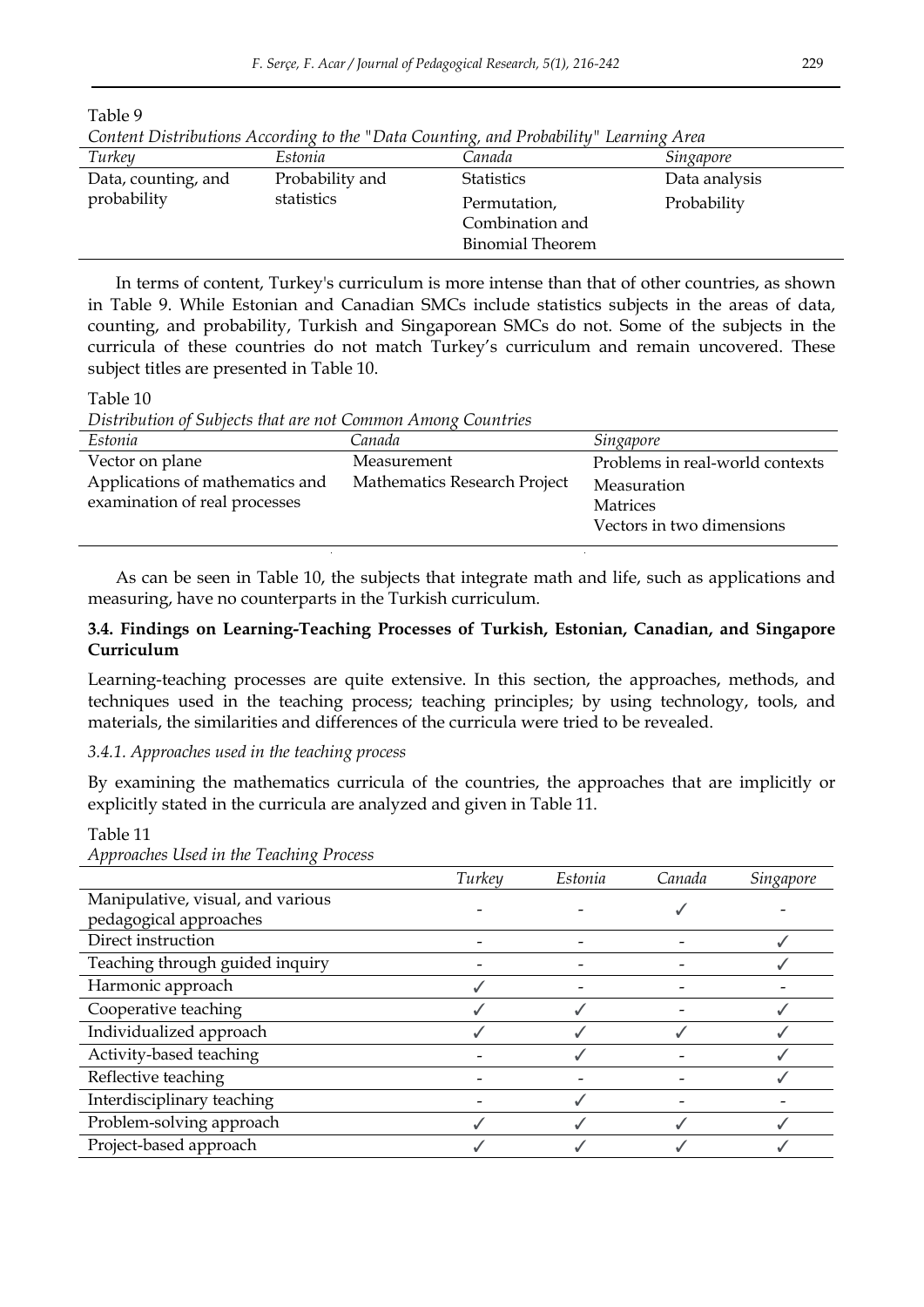When Table 11 is consdiered, it is clearly seen that the problem-solving approach and the project-based approach are used in all of the curricula. Only Canadian SMC has manipulative, visual, and various pedagogical approaches; Turkish SMC has a harmonic approach, Singapore SMC has reflective teaching, and Estonian SMC has an interdisciplinary approach

When the curricula are examined, countries related to teaching approaches stated the following: Turkish SMC expresses that it considers multi-faceted human development by adopting holistic approach in order to get a holistic development. Regarding the individualized approach states that the curricula are structured by considering the sensitivities of individual differences. With the project-based learning approach, students are expected to fulfill the tasks in the scientific study steps. Although there are no expressions under the problem-solving approach, it is seen that the curriculum emphasizes problem-solving in its goals, learning-outcomes, and explanations about learning-outcomes.

The Estonian SMC, by supporting an individualized approach, emphasizes the need to use assignments of varying quality and difficulty and to increase students' motivation to study. Expressing the collaboration of teachers with students for cooperative learning, the curriculum recommends the development of cooperation and mutual assistance skills through a variety of paired and group work assignments. The curriculum, which allocates a wide space for interdisciplinary teaching, aims to integrate mathematics teaching with these areas by pointing to different areas of use of mathematics and to help students gain various skills and sensitivities. Although problem-solving and project-based learning is not directly stated, the competencies defined are associated with problem-solving, and teaching through project-based learning is encouraged.

Canadian SMC, by recommending the use of manipulative, visual, and various pedagogical approaches, expresses the need to address the diversity of students' learning styles and their development stages and emphasizes the meaningful learning of students. Although the curriculum does not directly mention the Individualized approach, it states that the key factor in the development of mathematical literacy of students who come to school with a variety of knowledge, life experiences, expectations, and backgrounds is to establish a connection with these backgrounds, experiences, goals, and aspirations. It can be said that the curriculum adopts an individualized approach by showing that the teaching is done by taking the interests and needs of the individual into consideration. Stating that the problem-solving approach is the main focus, the curriculum emphasizes the importance of students developing their strategies by listening, discussing, and experimenting with different problem-solving strategies.

Unlike other curricula, the Singapore SMC goes into great detail about the learning-teaching process. The curriculum explains the approaches used in the association section under the title of stages of learning in detail. The following are a few examples of these approaches: Learning by doing is the goal of activity-based teaching. Instead of providing answers, teacher-guided inquiry encourages students to research, discover, and find answers on their own. Direct instruction allows students to concentrate on their learning objectives while teachers make connections, ask questions, highlight key concepts, and consider role models. Defining problem-solving as the essence, the curriculum has prepared a mathematical framework for this and it has been arranged accordingly.

#### *3.4.2. Methods and techniques used in the teaching process*

The methods and techniques stated implicitly or explicitly in the curricula by examining the mathematics curricula of the countries are given in Table 12.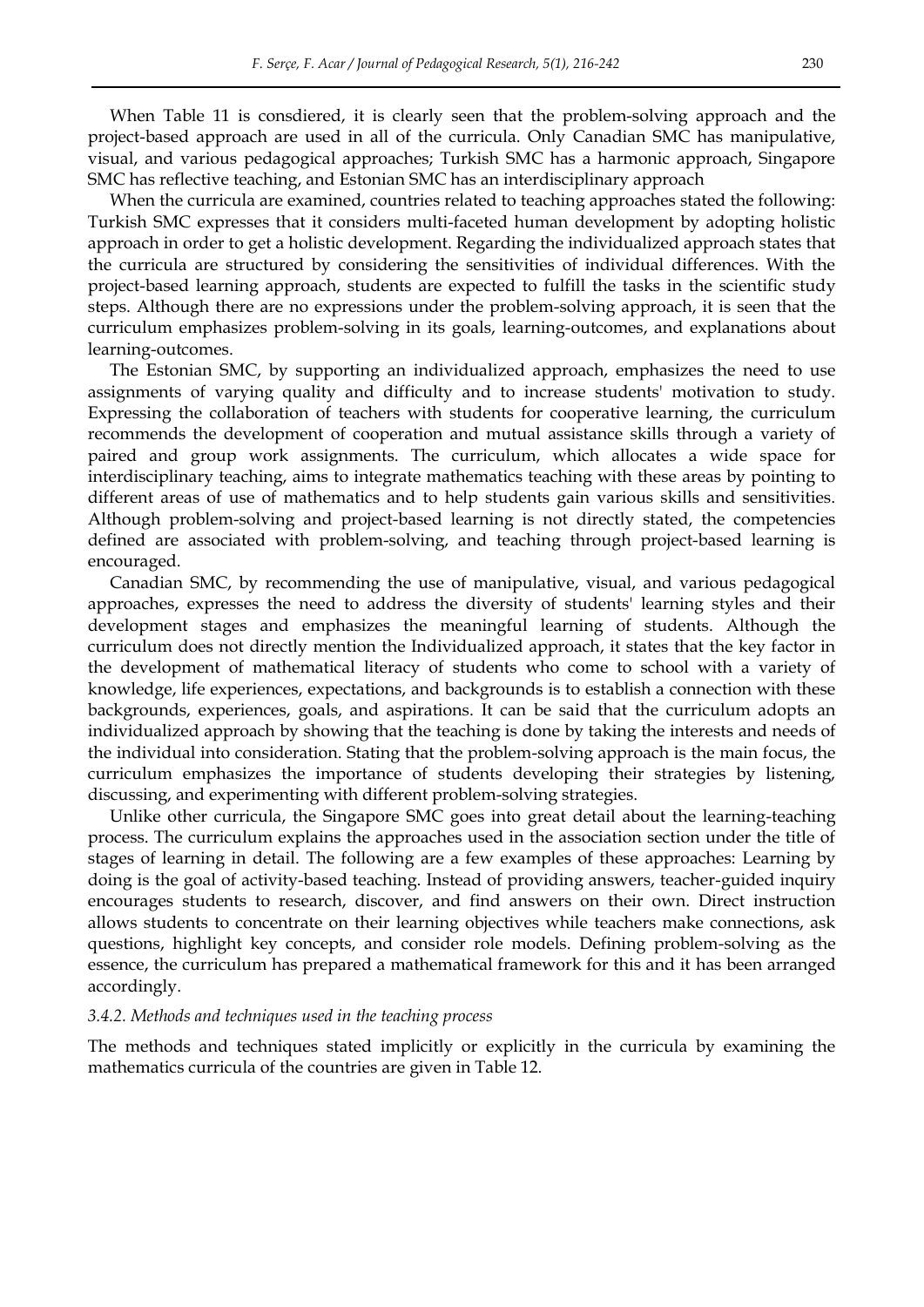|                                              | Turkey | Estonia | Canada | <i>Singapore</i> |
|----------------------------------------------|--------|---------|--------|------------------|
| Roleplay                                     |        |         |        |                  |
| Debate                                       |        |         |        |                  |
| Student research                             |        |         |        |                  |
| Verbal lecture                               |        |         |        |                  |
| Project implementations                      |        |         |        |                  |
| The compilation (for portfolios and research |        |         |        |                  |
| articles)                                    |        |         |        |                  |
| Study assignments                            |        |         | -      |                  |
| Role model thinking                          |        |         |        |                  |
| Note-taking                                  |        |         |        |                  |
| Anecdote                                     |        |         |        |                  |
| Demonstration                                |        |         |        |                  |
| Observation                                  |        |         |        |                  |
| Prediction                                   |        |         |        |                  |
| Asking questions                             |        |         |        |                  |
| Discussion                                   |        |         |        |                  |
| Game                                         |        |         |        |                  |
| Models                                       |        |         |        |                  |
| Applications                                 |        |         |        |                  |
| Simulation                                   |        |         |        |                  |

Table 12

*Methods and Techniques Used in the Teaching Process* 

Project implementations, demonstration, observation, models, and practices are all included in all curricula, according to Table 12. Roleplaying, debate, verbal expression, portfolio and compilation of research articles, study assignments, role model thinking, anecdote, simulation are methods and techniques that are not common in each country's curriculum.

The statements of curricula that are seen as important on methods and techniques as follows: Turkish SMC specifies that anecdotes should be used according to student level. Estonian SMC mentions the use of various active learning approaches in the learning process and states that appropriate methods and techniques can be used. Canadian SMC states that the methods, techniques, and experiences used in the learning-teaching process are crucial to learning and understanding and explains some of them in detail. What draws attention here is that the prediction technique is important in making mathematical judgments and developing appropriate strategies to cope with situations in daily life. Also, in the teaching process structured like games, it has been stated in the curriculum that students learn by experience and structure mathematical concepts better. Singapore SMC gives detailed information about applications and models; It states that teaching with these methods and techniques will enable students to connect the mathematics they have learned to the real world, to understand basic mathematical concepts and methods, and to improve their mathematical competence.

#### *3.4.3. Teaching principles used in the teaching process*

The texts in the curricula relating to learning-teaching processes were examined, and inferences were drawn based on implicit or explicit statements about teaching principles. The principles determined in the curricula are listed and that in which curricula these principles are given in Table 13.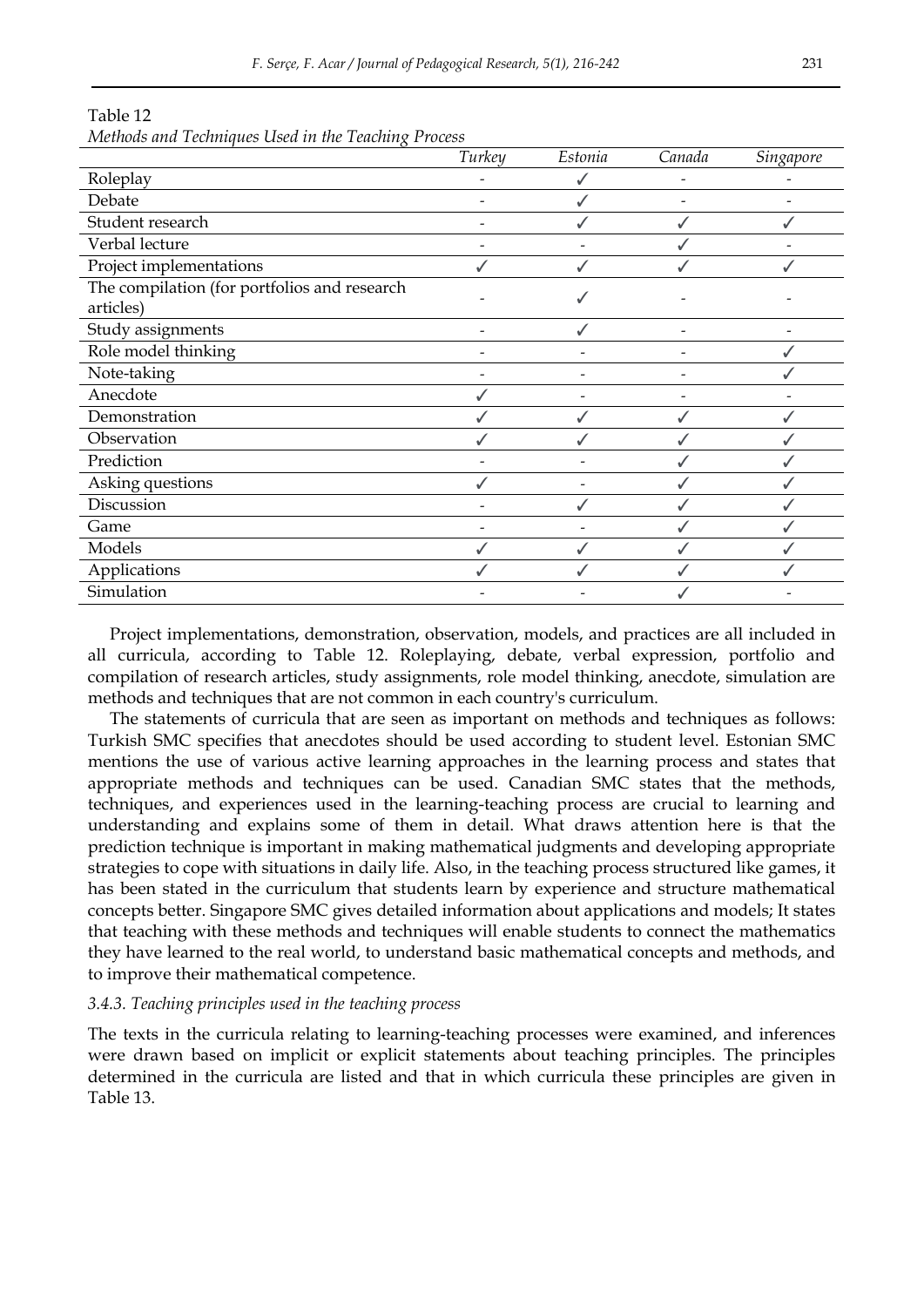|                                             | Turkey | Estonia | Canada | Singapore |
|---------------------------------------------|--------|---------|--------|-----------|
| <b>Openness</b>                             |        |         |        |           |
| Integrity                                   |        |         |        |           |
| Simple to complex                           |        |         |        |           |
| Up-to-dateness                              |        |         |        |           |
| Securing knowledge and skills               |        |         |        |           |
| Goal-oriented                               |        |         |        |           |
| Proximity (The close away)                  |        |         |        |           |
| From concrete to abstract                   |        |         |        |           |
| Active participation (learning by doing and |        |         |        |           |
| experiencing)                               |        |         |        |           |
| Known to unknown                            |        |         |        |           |
| Student eligibility                         |        |         |        |           |
| Closeness to life                           |        |         |        |           |

## Table 13

*Teaching principles used in the teaching process* 

The principles of active participation, student eligibility, and closeness to life given in Table 13 are common in all curricula. The openness principle is only included in Singapore SMC. In general, it can be said that the curricula are prepared by paying attention to the teaching principles.

*3.4.4. The technology, tools, and materials used ın the teaching process*

The use of technology, tools, and materials used in the teaching process of the curriculum is presented in Table 14.

*Turkey Estonia Canada Singapore* Videos, graphics, images, etc. - - ✓ ✓ Concept maps  $\sim$  −  $\sim$   $\sim$  √ Journal Writing - - - ✓ Personal blogs and the set of the set of the set of the set of the set of the set of the set of the set of the set of the set of the set of the set of the set of the set of the set of the set of the set of the set of the Calliper and ruler, protractor  $\checkmark$  - - - ↓ Computer and communication technology  $\sqrt{1}$  tools  $\sqrt{1}$ Calculator - ✓ ✓ ✓ Mind map  $\bullet$  -  $\bullet$  -  $\bullet$  -  $\bullet$  -  $\bullet$  -

Table 14

*Technology, Tools, and Materials Used in the Teaching Process* 

As seen in Table 14, the use of ICT tools is included in all curricula. While the mind mapping method is only included in Canadian SMC, concept maps, journal writing, and personal blogs are expressed only in Singapore SMC. While Estonian SMC includes only the use of calculators and ICT tools, Turkish SMC contains the use of callipers, rulers, and ICT. Singapore SMC expresses the use of equipment and materials in more detail than other curricula. Relating to ICT usage, Turkish SMC gives such statements as 'should do/draw through ICT tools, etc.' in the learning outcomes and their descriptions. Estonia, Canada, and Singapore SMCs, mentioning the contribution of the use of ICT to the learning and teaching process, also suggests the use of ICT tools in learning outcomes.

## **3.5. Findings on Evaluation of Turkish, Estonian, Canadian, and Singapore Curricula**

The similarities and differences of the curricula were determined by examining the statements related to evaluation in Turkish, Estonian, Canadian, and Singapore secondary mathematics curricula and identifying the types of evaluation and tools used. Estonian and Singapore SMCs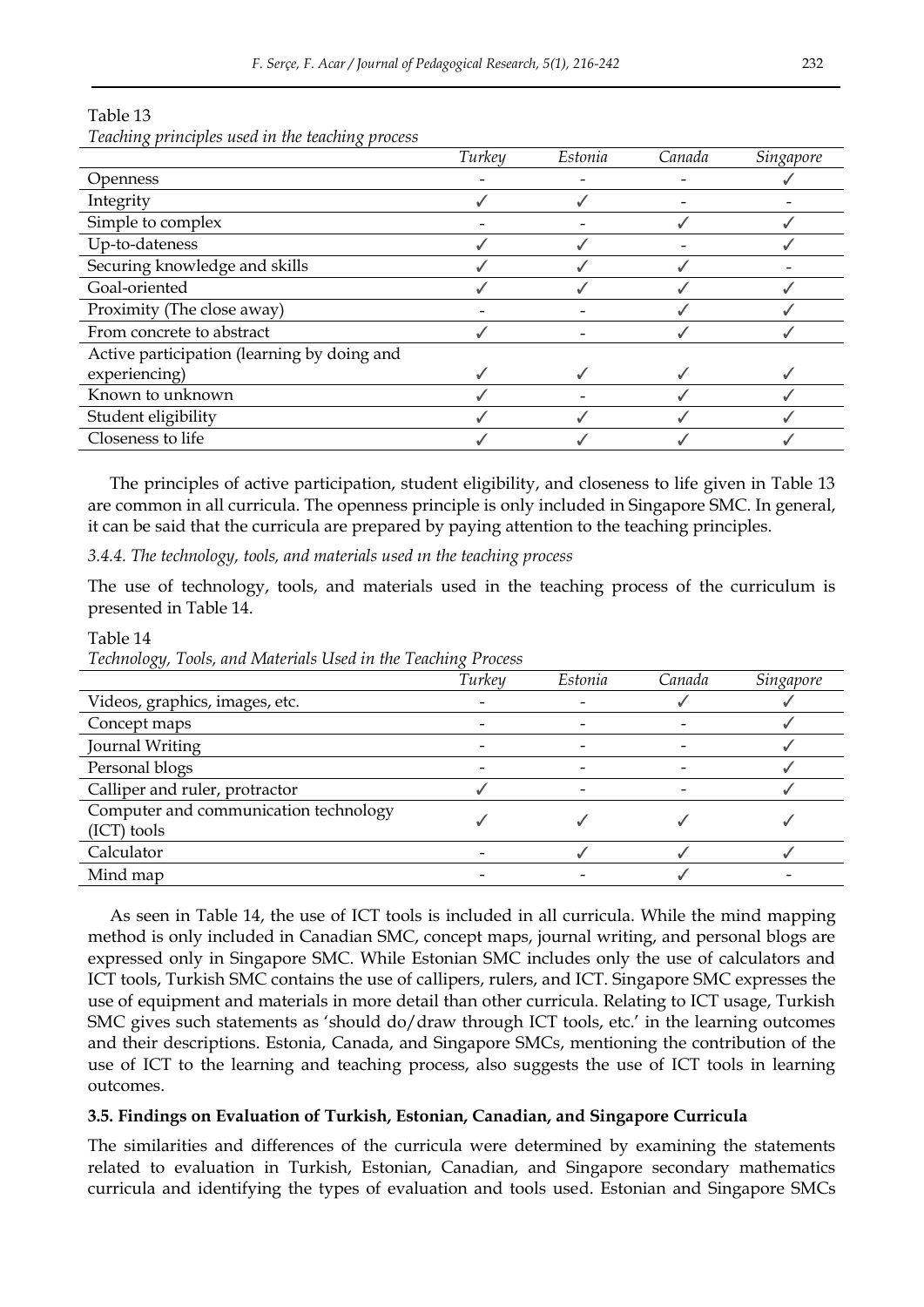include some expressions about the types of evaluation while Turkish and Canadian curricula do not include any statements related to evaluation. In Table 15, the types of evaluation, the purposes, and tools of the curricula are shown.

| Louinnion Types and Tools        |            |                                                                                                                              |                                                                                                              |
|----------------------------------|------------|------------------------------------------------------------------------------------------------------------------------------|--------------------------------------------------------------------------------------------------------------|
|                                  |            | Estonia                                                                                                                      | Singapore                                                                                                    |
|                                  | Formative  | Providing information<br>on the general problem-<br>solving, mathematical<br>reasoning, and attitudes<br>towards mathematics | Providing students<br>with timely feedback on<br>their learning and their<br>teaching to teachers            |
| Evaluation Types and<br>Purposes | Summative  | Determining students'<br>learning with tests,<br>exams, etc.                                                                 |                                                                                                              |
|                                  | Diagnostic |                                                                                                                              | Conducting some form<br>of diagnostic<br>assessment to check if<br>students are ready to<br>learn            |
| <b>Evaluation Tools</b>          |            | written assignments,<br>practice activities, oral<br>answers                                                                 | Effective inquiry,<br>performance<br>evaluation, open-ended<br>questions, self-<br>assessment, tests, rubric |

## Table 15 *Evaluation Types and Tools*

According to Table 15, sample expressions related to the purpose of evaluation types and different tools used are included in the Estonian and Singapore SMCs. While the Singapore SMC points to different methods of evaluation than traditional methods, Estonian SMC includes more classical methods. Although Turkish SMC has no place for the methods and techniques used in the evaluation, it expresses the issues to be considered in making the selection of methods and techniques for evaluation. Canadian SMC does not provide any information on the methods and techniques used in evaluation; also, it contains very little information on assessment.

In general, countries emphasize directly or indirectly the choice of method and technique in their curricula and make the following statements. Turkish SMC draws attention to the use of different evaluation tools and states that only cognitive assessment would not be enough just and that multiple evaluations are the basis. The Singapore SMC, on the other hand, emphasizes that the selected evaluation strategies are purposeful, and recommends teachers discover alternative evaluation strategies and use them in the assessment process. Expressing that alternative evaluation strategies will allow collecting information that cannot be easily reached with traditional evaluation strategies, the curriculum also states that the traditional roles of teachers and students will change. Canadian SMC does not provide any information on this subject.

## **3.6. Teacher's Duties and Responsibilities**

When the curricula are examined, it is seen that the teacher is given some duties and responsibilities. When these responsibilities and duties are subjected to content analysis, they are divided into three groups: curriculum-oriented, learning process-oriented, and evaluation-oriented roles and responsibilities. The teacher's responsibilities and duties in relation to the curriculum are summarized in Table 16.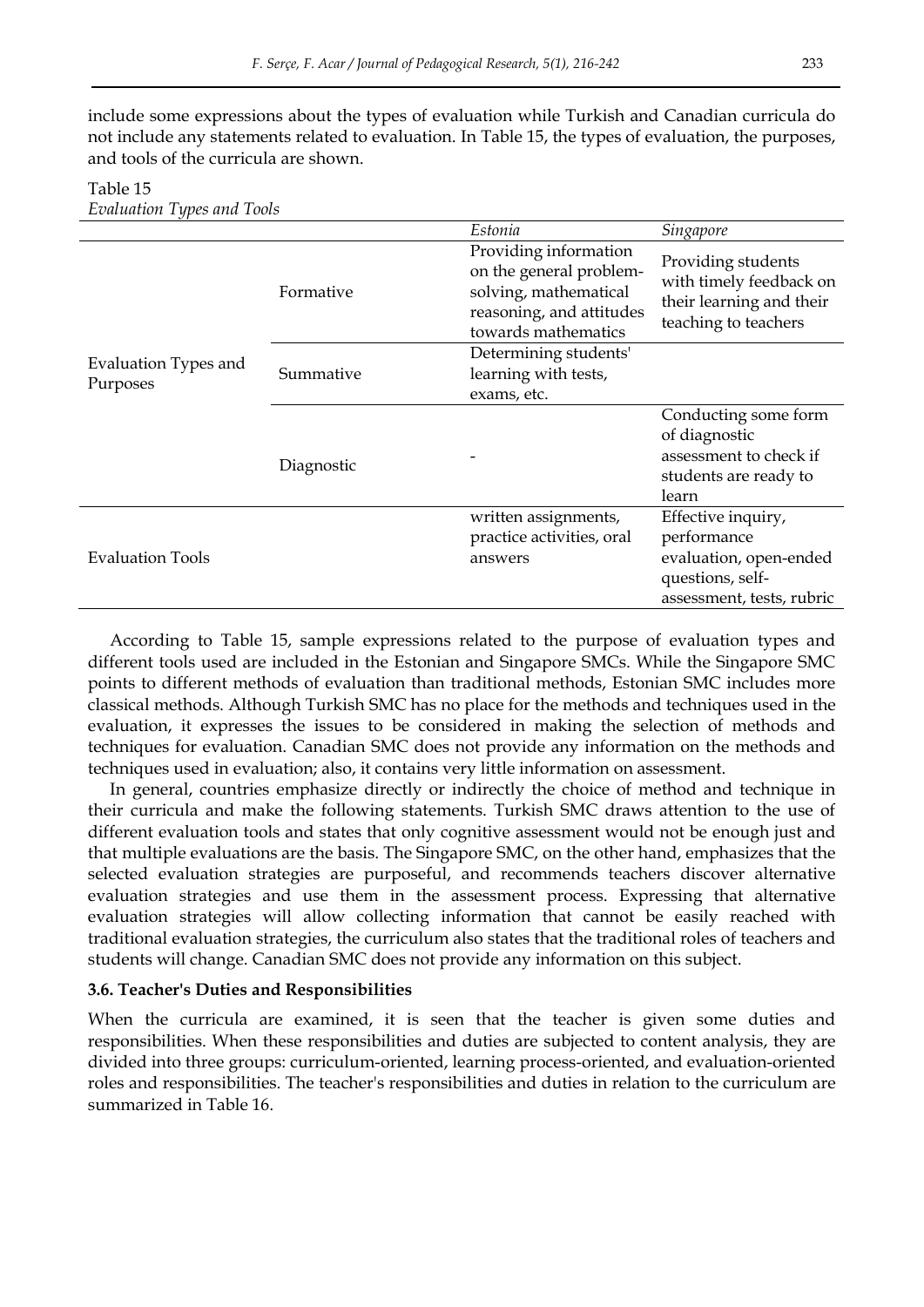|                                                   | Turkey | Estonia | Canada | <i><b>Singapore</b></i> |
|---------------------------------------------------|--------|---------|--------|-------------------------|
| Faith in curriculum changes                       |        |         |        |                         |
| Understanding the aims of the curriculum          |        |         |        |                         |
| Making decisions about instructions to improve    |        |         |        |                         |
| learning                                          |        |         |        |                         |
| Knowing the necessary information to prepare      |        |         |        |                         |
| the student                                       |        |         |        |                         |
| Knowing the evaluation processes                  |        |         |        |                         |
| Evaluating the curriculum as a whole              |        |         |        |                         |
| Understanding the curriculum and the role of the  |        |         |        |                         |
| links between them                                |        |         |        |                         |
| Knowing what to do at the level of the curriculum |        |         |        |                         |

Table 16 *Duties and Responsibilities of Teachers Regarding the Curriculum* 

When Table 16 is examined, generally, responsibilities regarding the curriculum are included in the Singapore SMC. At the end of each section, the Singapore SMC has a section titled "What does it mean for teachers?". And here, guidance is provided by describing what the teacher should do. The Singapore SMC regards the teacher's beliefs and attitudes as a curriculum implementer to be important and states that the teacher should have sufficient knowledge and equipment to meet the curriculum's aims and objectives. While the Estonian SMC emphasizes the teachers' content choice, the Canadian SMC emphasizes the importance of planning in the teaching and evaluation process in general. The Turkish SMC makes no mention of the teachers' duties and responsibilities in terms of the curriculum. Table 17 explains the teacher's duties and responsibilities towards the learning process.

As can be seen in Table 17, the teacher's duties and responsibilities are discussed in four categories: managing the learning process, guiding and supporting development, using pedagogy and field knowledge, and collaboration. The Singapore SMC is the most detailed description of the teacher's duties and responsibilities. The Singapore SMC outlines the numerous duties and responsibilities that teachers must fulfill during the learning and teaching process. According to Turkish SMC, students' readiness should be considered, and necessary adjustments made to achieve learning outcomes, and teachers should collaborate. The Estonian SMC states that the teacher has an impact on students and learning, while the Canadian SMC states that the teacher should be structured in a meaningful way, that the teacher has an impact on learning, and that the student's readiness should be considered. The teacher's duties and responsibilities regarding the evaluation process are shown in Table 18.

Table 18 divides the teacher's evaluation duties and responsibilities into two categories: monitoring and evaluating students and managing the assessment and evaluation process. While Turkish SMC emphasizes the process's effectiveness and originality, Estonian SMC expresses selfassessment and student support. The preparation of the evaluation plan is mentioned in the Canadian SMC. The Singapore SMC provides a more detailed explanation of the evaluation process, recommending that, unlike in other countries, students be monitored throughout the process, their thinking and understanding evaluated, various assessment strategies researched, and teaching and learning integrated.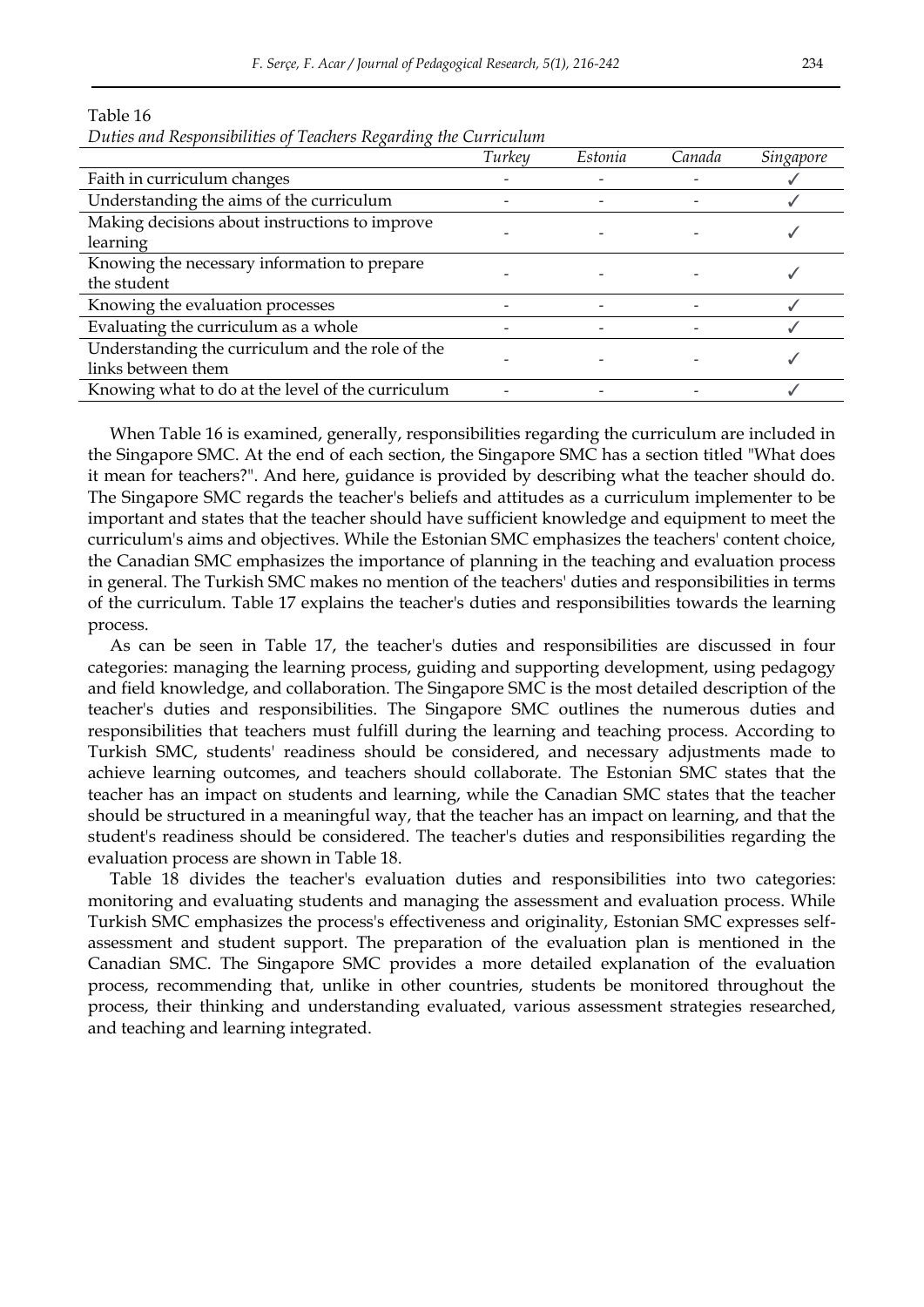| Latinum and the conduct of the comment of the control of the control of the control of the control of the control of the control of the control of the control of the control of the control of the control of the control of | <u>פטטס</u>                                                    |              |         |              |                       |
|-------------------------------------------------------------------------------------------------------------------------------------------------------------------------------------------------------------------------------|----------------------------------------------------------------|--------------|---------|--------------|-----------------------|
|                                                                                                                                                                                                                               |                                                                | Turkey       | Estonia | Canada       | Singapore             |
|                                                                                                                                                                                                                               | Using a range of teaching approaches                           |              |         |              |                       |
|                                                                                                                                                                                                                               | to learn<br>Preparing to be ready                              | I.           | f,      | f,           | ↘                     |
|                                                                                                                                                                                                                               | Connection                                                     | f,           |         |              |                       |
|                                                                                                                                                                                                                               | Creating questions                                             | ×.           |         |              |                       |
|                                                                                                                                                                                                                               | Emphasizing key concepts                                       |              |         |              |                       |
|                                                                                                                                                                                                                               | Keeping students' attention alive                              | f,           | ı       | f,           |                       |
|                                                                                                                                                                                                                               | Demonstrating problem-solving strategy and its                 | f,           | ı       | f,           |                       |
| Managing the learning process                                                                                                                                                                                                 | stages                                                         |              |         |              |                       |
|                                                                                                                                                                                                                               | Reviewing the main points at the end of the lesson             | 1            | J.      | 1            |                       |
|                                                                                                                                                                                                                               | examples,<br>ដ.<br>contexts<br>meaningful<br>Using             | ٠            |         |              | f,                    |
|                                                                                                                                                                                                                               | problems, and projects                                         |              |         |              |                       |
|                                                                                                                                                                                                                               | adaptation in achieving the<br>Making the necessary            |              | 1       | $\mathbf{I}$ | J,                    |
|                                                                                                                                                                                                                               | purpose and the learning outcomes                              |              |         |              |                       |
|                                                                                                                                                                                                                               | Being effective on students and their learning                 | $\mathbf I$  |         |              |                       |
|                                                                                                                                                                                                                               | Paying attention to readiness                                  |              | 1       |              |                       |
|                                                                                                                                                                                                                               | Orientation                                                    | $\mathbf{I}$ |         | $\mathbf{I}$ |                       |
|                                                                                                                                                                                                                               | Guiding                                                        | $\mathbf{I}$ |         |              |                       |
|                                                                                                                                                                                                                               | Encouragement                                                  | ı            |         |              |                       |
| Guiding and supporting the                                                                                                                                                                                                    | Helping students to learn                                      | $\mathbf{I}$ |         |              |                       |
| development                                                                                                                                                                                                                   | Correcting misconceptions                                      | п            |         |              |                       |
|                                                                                                                                                                                                                               | lents<br>Pushing talented stud                                 | ٠            |         |              | $\blacktriangleright$ |
|                                                                                                                                                                                                                               | Providing appropriate support and feedback                     |              |         |              |                       |
|                                                                                                                                                                                                                               | ons of ICT<br>Considering the relati                           |              |         |              |                       |
|                                                                                                                                                                                                                               | Using the pedagogy repertoire                                  |              |         |              |                       |
| Using pedagogy and content<br>knowledge                                                                                                                                                                                       | Using proper math language                                     | ٠            |         |              |                       |
|                                                                                                                                                                                                                               | Introducing, explaining, and demonstrating new                 | ı            |         |              |                       |
|                                                                                                                                                                                                                               | concepts and skills                                            |              |         |              |                       |
| Collaboration                                                                                                                                                                                                                 | other teachers for effective<br>Collaborating with<br>teaching |              |         |              | ٠                     |
|                                                                                                                                                                                                                               |                                                                |              |         |              |                       |

Table 17<br>Duties and Responsibilities of Teachers in the Learning Process *Duties and Responsibilities of Teachers in the Learning Process*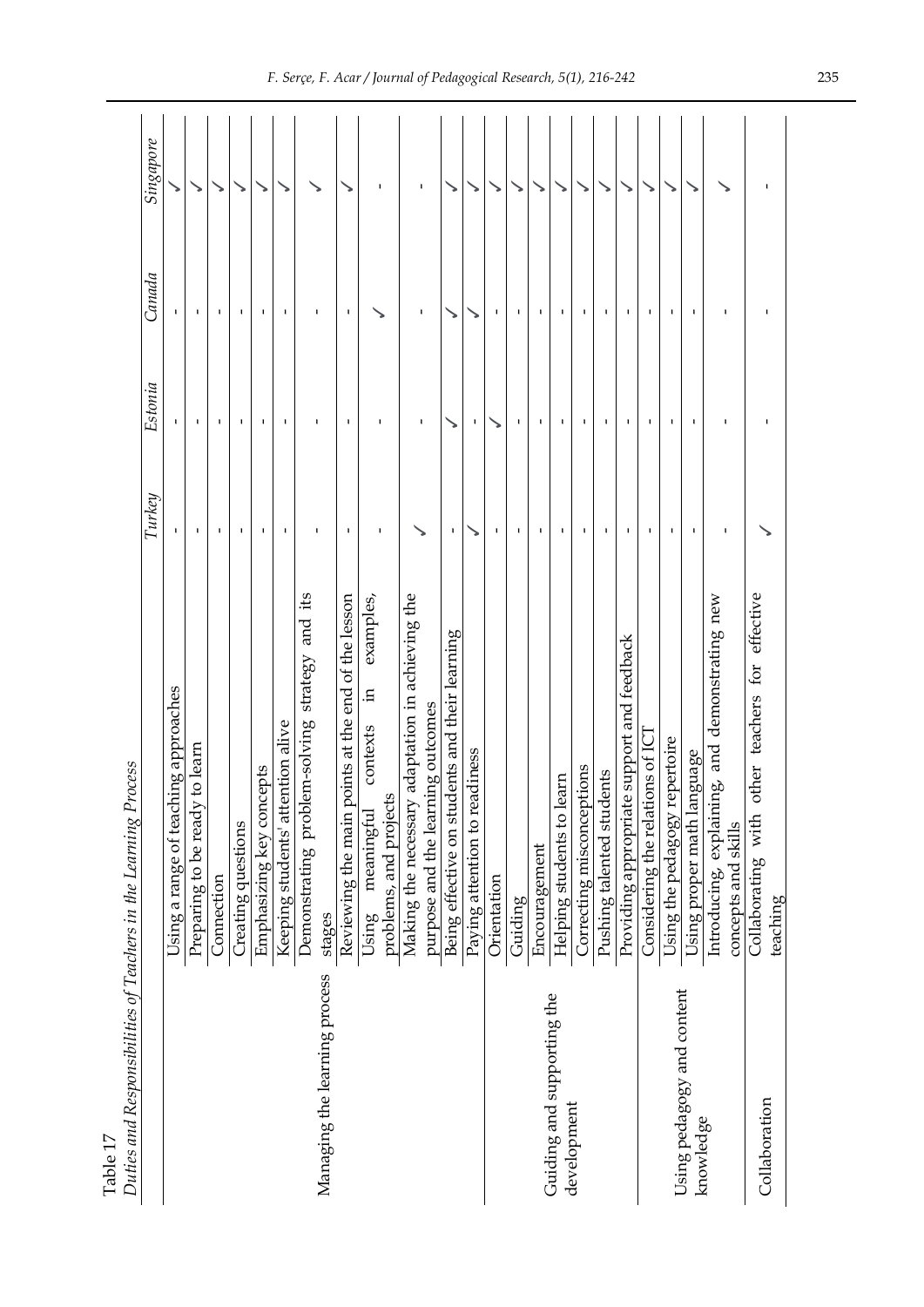|                                              | D anco and reoponsioning of reachers in the Evanantion Froccs<br>Duties and responsibilities | Turkey | Estonia | Canada | Singapore |
|----------------------------------------------|----------------------------------------------------------------------------------------------|--------|---------|--------|-----------|
|                                              | Monitoring students throughout<br>the learning process                                       |        |         |        |           |
| Monitoring<br>and evaluating                 | Evaluating students' thoughts<br>and their understanding                                     |        |         |        |           |
| students                                     | Helping students do self-<br>assessment                                                      |        |         |        |           |
|                                              | Supporting students' learning                                                                |        |         |        |           |
|                                              | Ensuring the effectiveness of<br>measurement and evaluation<br>practices                     |        |         |        |           |
| Managing the<br>assessment<br>and evaluation | Being original and creative in<br>measurement and evaluation<br>applications                 |        |         |        |           |
| process                                      | Researching various evaluation<br>strategies                                                 |        |         |        |           |
|                                              | Preparing the evaluation plan                                                                |        |         |        |           |
|                                              | Integrating evaluation and<br>teaching                                                       |        |         |        |           |

| Duties and Responsibilities of Teachers in the Evaluation Process |
|-------------------------------------------------------------------|
|-------------------------------------------------------------------|

### **4. Discussion and Conclusion**

Table 18

The similarities and differences of Turkish, Estonian, Canadian, and Singapore Secondary Mathematics Curricula in terms of general features, goals, learning objectives/outcomes, content, teaching-learning process, and teacher responsibility in the implementation of the curriculum were aimed to be discovered through detailed analyses. Considering the date of entry into force of the curriculum in terms of general features, the same curricula have been used in Turkey since 2018, in Estonia since 2011, in Canada since 2008 and in Singapore since 2012. Singapore SMC states that it will be updated regularly on certain dates and that there will not be much change in the contentrelated part but there may only be revisions regarding teaching methods (Ministry of Education Singapore, 2012). Estonia and Canada, on the other hand, have been using the same curricula and updating them since their entry into force. In the last decade, Turkey has changed its program three times. The subjects have been simplified in terms of content as a result of the changes. The separation of mathematics into advanced and basic levels was welcomed when the program was published in 2013, but the removal of activity examples and suggestions in the program has been criticized, leading to the program becoming nothing more than a list of objectives and topics (Yazıcılar & Bümen, 2017).

Curricula aim to educate people not only cognitively but also affectively. Curricula are designed to educate people in both cognitive and affective ways. For this reason, in addition to cognitive elements, affective elements should be included when developing curricula. There are many sub-dimensions to affective elements, and some of them are intended to express values in education (Aşıcı & Dede, 2019). Integrating values education into the curriculum will make it easier to teach values in the activities that need to be done and will allow students to absorb these values (Aktepe & Tahirolu, 2016). Teachers should structure the values specified in the curriculum and transfer them according to the interests and expectations of the students (Aktan & Kılıç, 2015). In Turkish and Estonian curricula, there are statements about values, and different values are included in the curricula. However, there is no information on how the curriculum values can be gained in the learning-teaching process, and it is clear that they are unrelated to learning outcomes. There is no expression of value in Canadian and Singapore SMCs.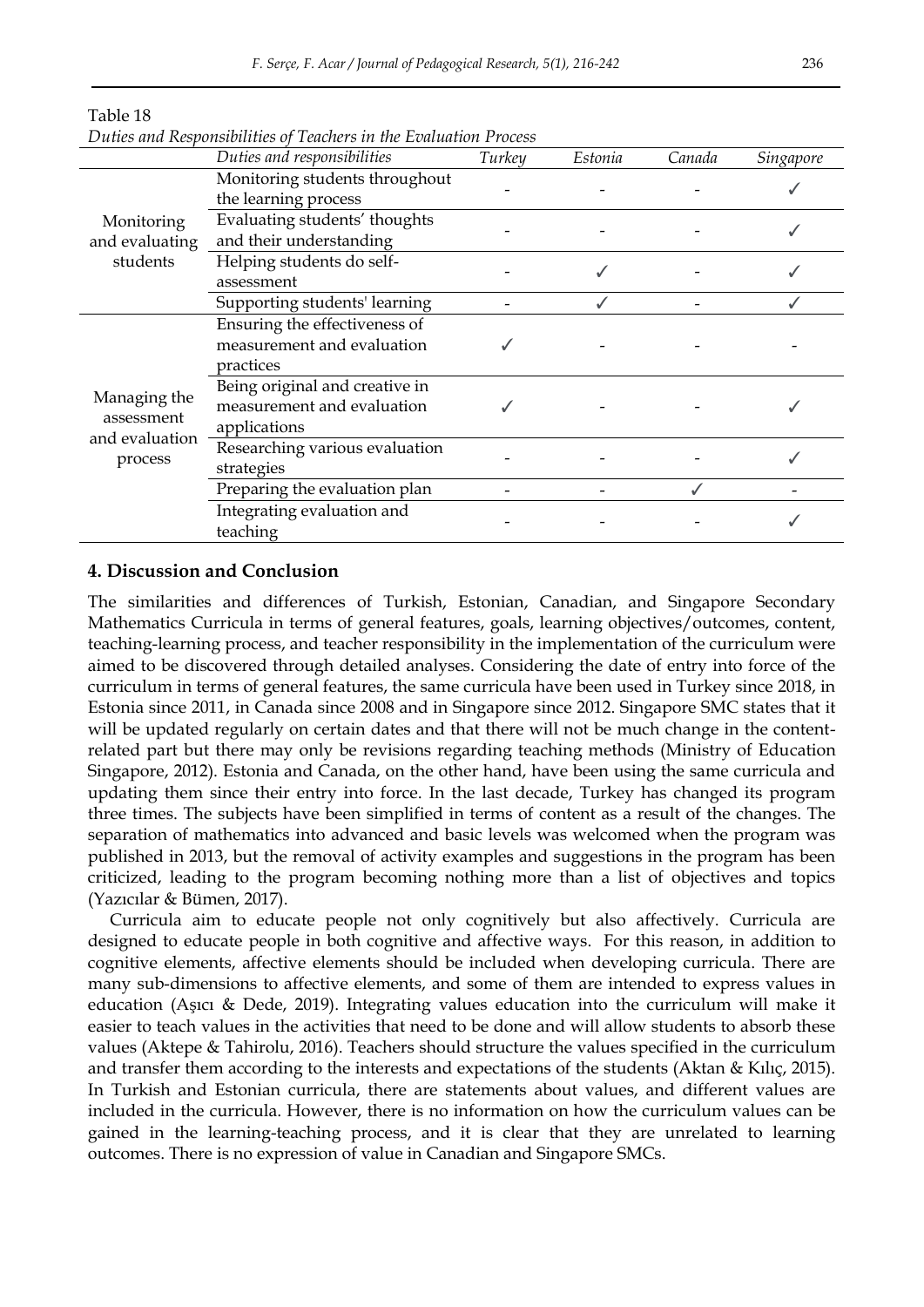Turkey Higher Education Qualifications Framework, associated with European Qualifications Framework, has been prepared in order to be implemented in curricula and the competence has been defined as "the ability to use knowledge, personal, social and/or methodological skills at work, study environments and in professional and personal development" (The Council of Higher Education, 2011). Competence can also be expressed as having the necessary equipment to do a job. When the key competencies given in Turkish SMC are examined, it is seen that the statements are general and are not associated with learning outcomes. Estonian SMC is expected to have more visible effects in the teaching process, as it expresses the competencies it defines by associating them with mathematics.

The mathematics discipline has a variety of characteristics and process skills due to its unique nature. Singapore and Canada have included and made the necessary explanations about the SMC process skills and features. Turkey and Estonia SMCs have not provided any information on their mathematical processing skills and features. This situation may make it difficult for teachers to make the necessary connections in the learning-teaching process.

When the most frequently used expressions are examined, it is seen that the expression 'problem' is the most frequently used expression in all curricula. When the frequently used expressions are examined, it can be said that the curricula are consistent with their goals. Singapore, for example, prioritized problem-solving in its curriculum and designed its entire curriculum around it. The curriculum, which aims to provide individuals with 21st-century skills through problem-solving, evokes this in its general structure (Ministry of Education of Singapore, 2012) and, therefore, this has been the most commonly used word in the curriculum. Canadian SMC, on the other hand, has organized a curriculum that aims to teach meaningful learning by putting the student in the center (Alberta Education, 2008) so the frequent use of the word "student" is parallel to this. In Estonian SMC, it is observed that there is an attempt to associate mathematics with life and that the frequent use of the word mathematics is compatible with this situation. In Turkey, frequently used words are associated with more gain and subject content, but no meaningful link to the curriculum's overall structure has been established. The reason for this could be that the curriculum's explanations do not focus solely on mathematics, but also include general statements.

When the goals of the countries' mathematics curricula are examined using Posner and Rudnitsky's classification, it is clear that they have the most goals in the cognitive domain, the least in the affective domain, and no goals in the psychomotor domain. Likewise, when the learning outcomes are examined, all of them in the curriculum belonging the cognitive domain, and no learning outcomes in the affective or psychomotor domain have been found. It can be said that this creates a deficiency in terms of curriculum. It is important to include other domains besides the cognitive domain both in goals and in learning outcomes to have a quality mathematics education. Even though the mathematics lesson is thought to be composed of cognitive processes by its nature, it is necessary to act holistically while determining the goals of the lesson (Ernest, 2010; Ersoy, 2006). Considering that individuals acquire different affective outcomes in the process such as perseverance and taking responsibility, in addition, to learn mathematics cognitively (Aşıcı & Dede, 2019), affective outcomes should be included more in the curriculum and psychomotor outcomes should be included in the goals as much as the lesson allows.

When learning outcomes are classified according to TIMSS cognitive domain, it is seen that in Turkish and Estonian SMCs, the outcomes are mainly at the knowing level and there are very few outcomes at the reasoning level. Canadian SMC focuses on applying and reasoning domains and includes very few outcomes in the knowing domain while Singapore SMC focuses on knowing, applying, and reasoning domains equally. According to this situation, this is a meaningful finding for Canada and Singapore, who succeed in international exams, and it is remarkable for Estonia. Different information about the Estonian education system is also needed to explain its international success. Considering the unique structure of the Estonian education system, such factors as the provision of education by the state with equal opportunities, the autonomy of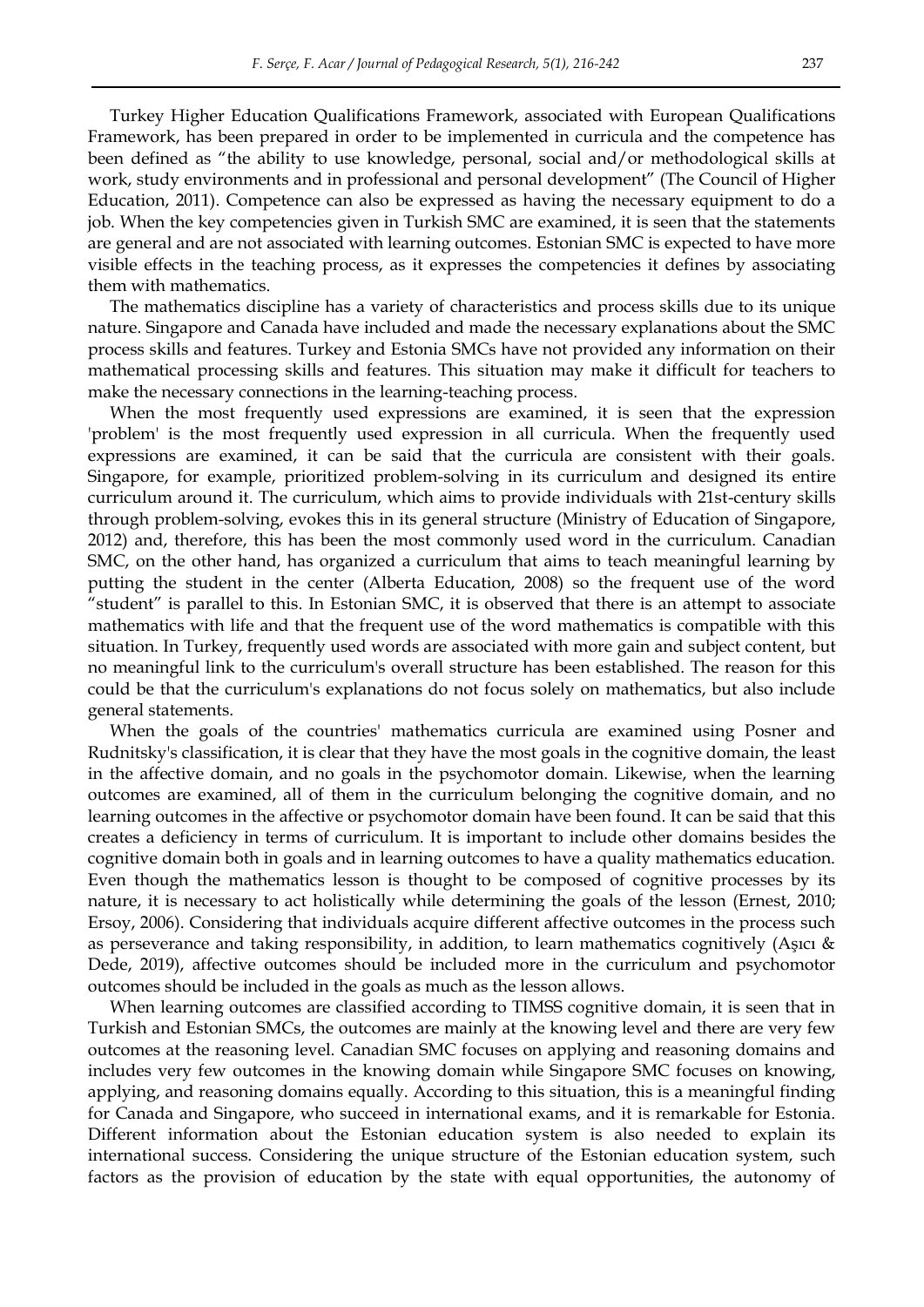principals and teachers in schools (Lees, 2016; Reiska, nd.), the emphasis on proofing and problemsolving in mathematics education from primary school to high school (Hemmi et al., 2013) may have brought success in education. The reason why Turkey performs insufficiently compared to other countries may be the fact that it has a small number of learning outcomes in the reasoning domain. It has been concluded that there are considerably more learning outcomes and limited duration for them in Turkey"s mathematics curriculum compared to other countries according to other studies (Duygu, 2013; Galo, 2008; Tezcan, 2016).

When the curricula are examined, the learning areas and subjects are given separately in Turkish and Singapore SMCs. While Estonian SMC includes only the titles that it calls them as the subject area, Canadian SMC only includes the topics. When they are analyzed according to the subjects, it is seen that the content of the curricula is not very different but Turkish SMC is more intense compared to others. Unlike Turkish SMC, Singapore SMC aims to teach more deeply with a narrower content through its motto "teach less, learn more!" (Tee Ng, 2008). While Canadian and Singapore curricula include basic topics such as equations and inequalities, functions, and trigonometry, they do not include advanced subjects like limit, derivative, and integral. These subjects are taught optionally in advanced or post-secondary curricula in Canada and Singapore.

According to the content analysis of the learning-teaching process, the curriculum that gives the most detailed information about the approach, method, and technique used is Singapore SMC. Project implementation, demonstration, observation, models, and applications related to teaching methods and techniques are common in all curricula. Studies have shown that the use of different approaches, methods, and techniques in the learning-teaching and evaluation enriches teaching and positively affects learning (Erbilge 2019; Kaytan, 2009; Khan et al., 2018). When teaching principles are examined, it is observed that some principles are stated explicitly and some are implicit. The principles of goal-oriented, active participation, student eligibility, and closeness to life are expressed in common in all curricula. The use of ICT tools in technology, equipment, and materials are included in all curricula. Turkish SMC provides information related to the approaches, methods, and techniques used but does not mention where and how they can be used. In a sense, although it is thought that it gives the teacher flexibility in this subject, it has been stated in the studies that the teachers feel incomplete and want to receive in-service training on the learning-teaching process (Biçer & Ada, 2020). It has been understood that teachers could not benefit from this, especially regarding information and communication technologies (Çiftçi & Tatar, 2015). How the ICT can be utilized is not defined sufficiently in the curriculum and it is pretty intense in terms of the content may be the results of this situation (Aydın et al., 2018; Çiftçi & Tatar, 2015; Yazıcılar & Bümen, 2017).

Evaluation is carried out not only for assessing student learning but also for various purposes. The three most important of these purposes are to recognize the student, monitor their learning, and determine their learning levels. The type of evaluation chosen for the purpose will facilitate getting correct results by ensuring that the evaluation achieves its purpose (Acar, 2019; Ozçelik, 2014). Statements on the types of evaluation are included in Estonian and Singapore SMCs. There are no statements related to the types of evaluation in Turkish and Canadian SMCs. It is seen that Estonian and Singapore SMCs express a few different types of purposes in the evaluation, not all of them. The curricula, which also indicate the usage purposes of the evaluation types, guide the teachers who are the implementers of the curriculum with these explanations. Evaluation methods and techniques play an important role in a well-planned teaching process. As the type of evaluation, which is used to assess success at the end of the teaching process or to determine students" readiness may differ, the methods and techniques should be defined according to this and they should serve the purpose (Acar, 2019). For the evaluation to be effective and to reveal the student's weaknesses and strengths fully, many different methods and techniques should be used instead of traditional exams limited in time (National Council of Teachers of Mathematics, 1995). Providing information about the tools that can be used in evaluating Estonian and Singapore SMCs state different tools. While Estonian SMC refers to more traditional tools, Singapore SMC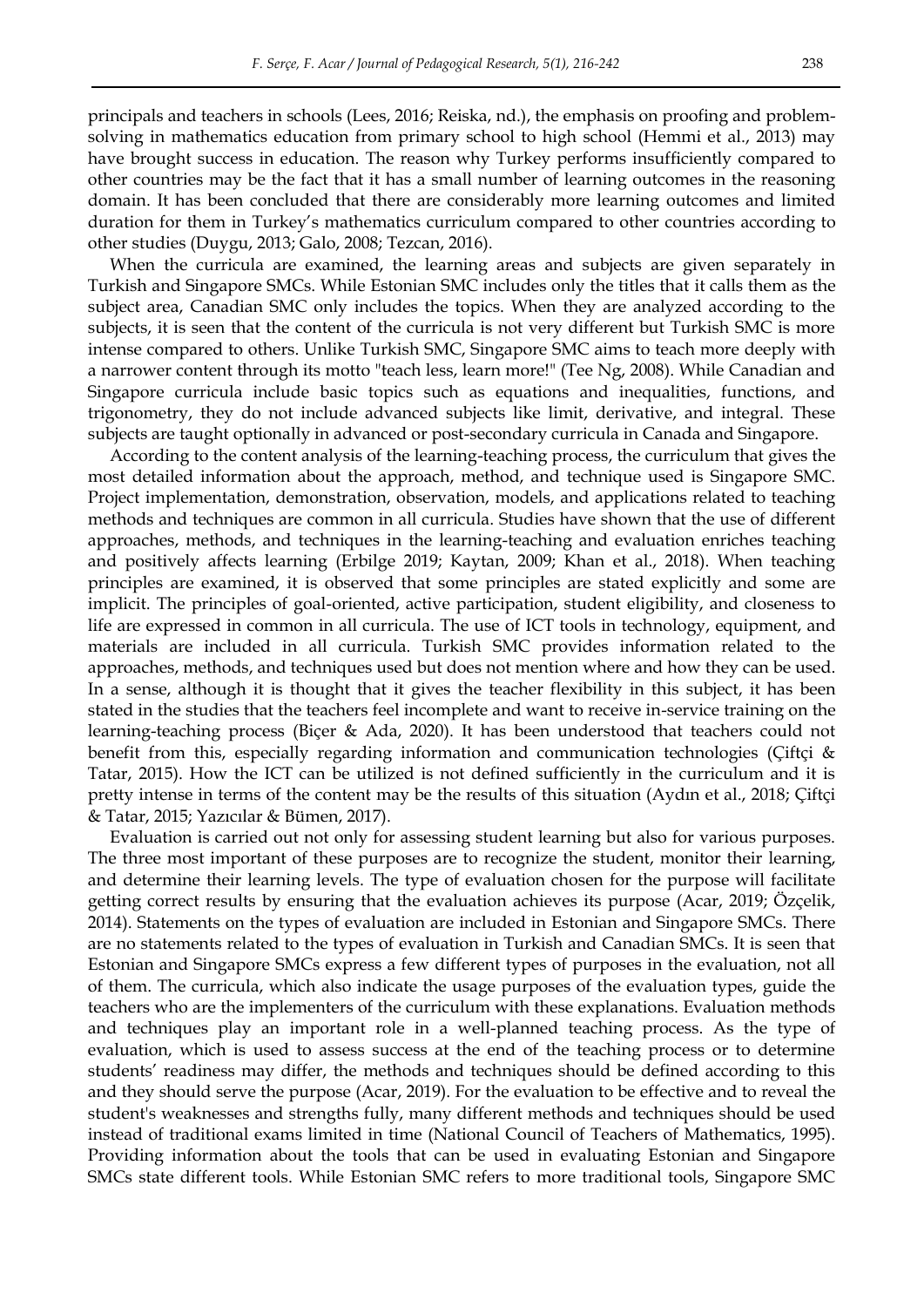includes non-traditional alternative tools. The demand for using alternative approaches is important in terms of showing that a more comprehensive and more detailed evaluation is desired. The points to be considered in evaluation are expressed differently by each curriculum and the commonly stated expression is 'evaluation which is a part of the learning process and should be done continuously'. It has been concluded that in line with previous researches, there is not sufficient information on the evaluation and assessment process in Turkish SMC (Biçer & Ada, 2020; Çiftçi et al., 2013). Adding methods related to evaluation and assessment to the curriculum will make mathematics education more efficient as it will guide teachers better.

The teacher has duties and responsibilities towards the curriculum and the learning-teaching process as he/she teaches learning in a student-centered approach, educates himself/herself in a way that can provide the needs of the student, follows technology, and reflects this in his/her lessons (Uysal, 2017). In addition, he/she has duties and responsibilities for the evaluation process, such as determining methods and techniques for evaluation and assessment, using different evaluation tools, interpreting the evaluation results correctly, and giving feedback about the student's development and learning (Çermik & Turan Gülaç, 2014). When the curricula are examined, Singapore SMC systematically guides the teacher by expressing what the teacher should do. Also, the Singapore SMC regarding the teacher's beliefs and attitudes as the implementer of the curriculum as important states that the teacher should have sufficient knowledge and equipment to fulfill the goals and objectives of the curriculum. It can be said in general that Turkish, Estonian, and Canadian curricula do not sufficiently include the duties and responsibilities of the teacher. Studies have shown that teachers generally tend to continue the order they are accustomed to (Biçer & Ada, 2020; Ekşioğlu, 2013). Therefore, by clearly expressing the teacher's duties and responsibilities in the curriculum, more comprehensive information can be given about the curriculum, the learning-teaching process, and evaluation, and it can be ensured that teachers become more aware of the curriculum and make more accurate applications.

This research, which allows for an examination of the Mathematics curricula of countries that have performed well in international exams, can provide recommendations and contribute to the field's curriculum development. Although there are similarities and differences in various dimensions of curricula based on country characteristics, it is widely recognized that curricula are the source of a country's success. The textbooks of these countries, learning-teaching processes, and teacher competencies can all be included in the study, as the educational process is not limited to the curriculum dimension.

**Acknowledgements.** This research is a part of the Master"s thesis of the first author under the supervision of the second author.

#### **References**

- Acar, F. (2019). Öğrenmede başarı ve sınıf içi öğrenmelerin değerlendirilmesi [Evaluation of learning success and classroom learning]. T. Duman &, D. Peker Ünal (Eds.), *Öğretim ilke ve yöntemleri* [Teaching principles and methods] (pp. 318-343). Pegem Akademi Publishing.
- Aktan O., & Kılıç A.(2015). The case of supporting the values in social sciences education program with the values which are in 100 basic works. *Journal of Values Education, 13*(30), 7-68.
- Aktepe, V., & Tahiroğlu, M (2016). Values education approaches and sample activities. *International Journal of Social Science*, *42*(3), 361-384.<http://dx.doi.org/10.9761/JASSS2941>
- Alberta Education. (2008). *Mathematics (10-12)*. [https://education.alberta.ca/mathematics-10-12/programs](https://education.alberta.ca/mathematics-10-12/programs-of-study/everyone/programs-of-study/)[of-study/everyone/programs-of-study/](https://education.alberta.ca/mathematics-10-12/programs-of-study/everyone/programs-of-study/)
- Aşıcı, F., & Dede, Y. (2019). The transmission of educational values through mathematical problems: A theoretical study. *Necatibey Faculty of Education Electronic Journal of Science and Mathematics Education, 13*(1)*,* 260-283.
- Aydın, M., Laçin, S., & Keskin, İ. (2018). Teacher opinions on the implementation of the secondary school mathematics curriculum*. International e-Journal of Educational Studies, 2*(3), 1-11. <https://doi.org/10.31458/iejes.413967>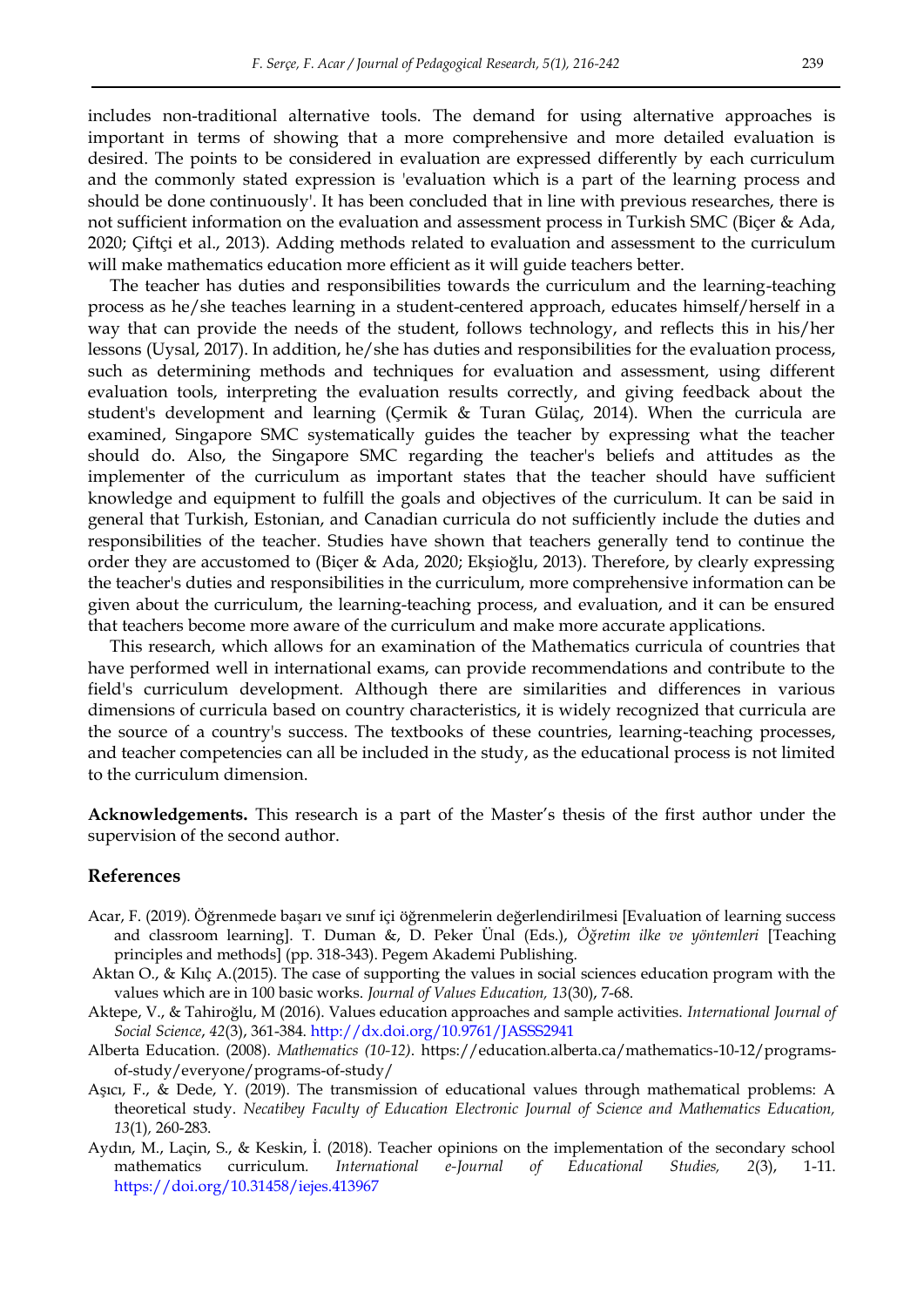- Balcı, A. (2013). *Sosyal bilimlerde araştırma yöntem, teknik ve ilkeler* [Research methods, techniques and principles in social sciences]. Pegem Akademi Publishing.
- Işık, A., Çiltaş, A., & Bekdemir, M. (2008). The importance and necessity of mathematics education. *Journal of Kazım Karabekir Education Faculty, 0*(17), 174-184.
- Biçer, F., & Ada, T. (2020). Opinions of vocational high school math teachers on the mathematics course curriculum. *Anadolu Journal of Educational Sciences International, 10*(1*)*, 543-582. <https://doi.org/10.18039/ajesi.682059>
- Cambridge International (2019, August). International surveys TIMSS, PISA, PIRLS. <https://www.cambridgeinternational.org/Images/271193-international-surveys-pisa-timss-pirls.pdf>
- Creswell, J. W., & Plano Clark, V. L. (2011). Designing and Conducting Mixed Methods Research (2th Ed). Sage Publications.
- Çermik, H., & Turan Güllaç, E. (2014). Öğretmen nitelikleri ve yeterlikleri [Teacher qualifications and competencies]*.* In Şeref Tan (Ed.). *Öğretim ilke ve yöntemleri* [Teaching principles and methods] (pp. 483- 516). Pegem Akademi Publishing.
- Çiftçi, O., & Tatar, E. (2015). Teachers' opinions about the updated secondary mathematics curriculum. *Turkish Journal of Computer and Mathematics Education, 6*(2)*,* 285- 298[. https://doi.org/10.16949/turcomat.15375](https://doi.org/10.16949/turcomat.15375)
- Çiftçi, Z. B., Akgün, L., & Deniz, D. (2013). Teachers" opinions and solution suggestions regarding encountered issues on the ninth grade mathematics curriculum. *Anadolu Journal of Educational Sciences International, 3*(1), 1-21.
- Çubukcu, Z., İnci T., & Yılmaz B.Y. (2016). Determination of comparative curriculum research trends- a content analysis. *International Journal of Turkish Literature Culture Education, 5*(1)*,* 446-468.
- Demirel, Ö. (2019). *Eğitimde program geliştirme kuramdan uygulamaya* [Curriculum development in education from theory to practice]. Pegem Akademi Publishing.
- Duygu, N. (2013*). International comparative study of elementary school mathematics curriculum* [Unpublished master"s thesis]. Gaziosmanpaşa University, Tokat, Turkey.
- Ekşioğlu, S. (2013). *Evaluation of modular education program implementation in vocational and technical high schools* [Unpublished doctoral dissertation]. Gazi University, Ankara, Turkey.
- Erbilge, A. E. (2019). *Comparison of secondary school mathematics curriculum of Turkey, Canada, and Hong Kong*  [Unpublished master"s thesis]. Marmara University, Istanbul, Turkey.
- Ergün, M. (1985). *Karşılaştırmalı eğitim* [Comparative education]. *[http://mustafaergun.com.tr/wordpress/wp](http://mustafaergun.com.tr/wordpress/wp-content/uploads/2015/11/kegitim.pdf)[content/uploads/2015/11/kegitim.pdf](http://mustafaergun.com.tr/wordpress/wp-content/uploads/2015/11/kegitim.pdf)*
- Ernest, P. (2010). The social outcomes of learning mathematics: Standard, unintended or visionary?. *International Journal of Education in Mathematics, Science and Technology, 3*(3), 187-192.
- Ersoy, Y. (2003). Teknoloji destekli matematik öğretimi-II: hesap makinesinin matematik etkinliklerinde kullanılması [Technology supported mathematics teaching-II: using calculator in mathematics activities]*. Elementary Education Online, 2*(2), 35-60.
- Ersoy, Y. (2006). Innovations in mathematics curricula of elementary schools-I: Objective, content and acquisition. *Elementary Education Online, 5*(1), 30-44.
- Ersoy, Y. (2010). *Uluslararası öğrenci değerlendirme programı (PISA, 2016)-1: Türkiye'de öğrencilerin fen okuryazarlığı* [Program for International Student Assessment (PISA 2016) -1: scientific literacy of students in Turkey].<http://www.f2e2-ogretmen.com/dagarcigimiz/f2e2-40.pdf>
- Galo, E. (2008). *A Comparative Analysis of the mathematics curricula for primary schools in Turkey and Kosova* [Unpublished MA thesis]. Marmara University, İstanbul, Turkey.
- Guba, E. G., & Lincoln, Y. S. (1982). Epistemological and methodological bases of naturalistic inquiry. *Educational Communication and Technology Journal, 30*(4), 233-252.
- Guba, E. G., & Lincoln, Y. S. (1985). *Naturalistic inquiry*. Sage Publications.
- Güner, H., Çelebi, N., Taşçı Kaya, G., & Korumaz, M. (2014). Analysis of International Tests (PISA, TIMSS, and PIRLS) in the Context of Neoliberal Education Policies and Equality of Opportunity in Education. *Journal of History Culture and Art Research, 3*(3), 33-75.
- Hemmi, K., Lepik, M., & Viholainen, A. (2013). Analyzing proof-related competencies in Estonian, Finnish and Swedish mathematics curricula – towards a framework of developmental proof. *Journal of Curriculum Studies*, *45*[\(3\),](https://www.tandfonline.com/toc/tcus20/current) 354-37[8.](https://www.tandfonline.com/toc/tcus20/current) <https://doi.org/10.1080/00220272.2012.754055>
- Kaytan, E. (2009). *Comparison of primary mathematics curriculum of Turkey, Singapore, and England* [Unpublished master"s thesis]. Hacettepe University, Ankara, Turkey.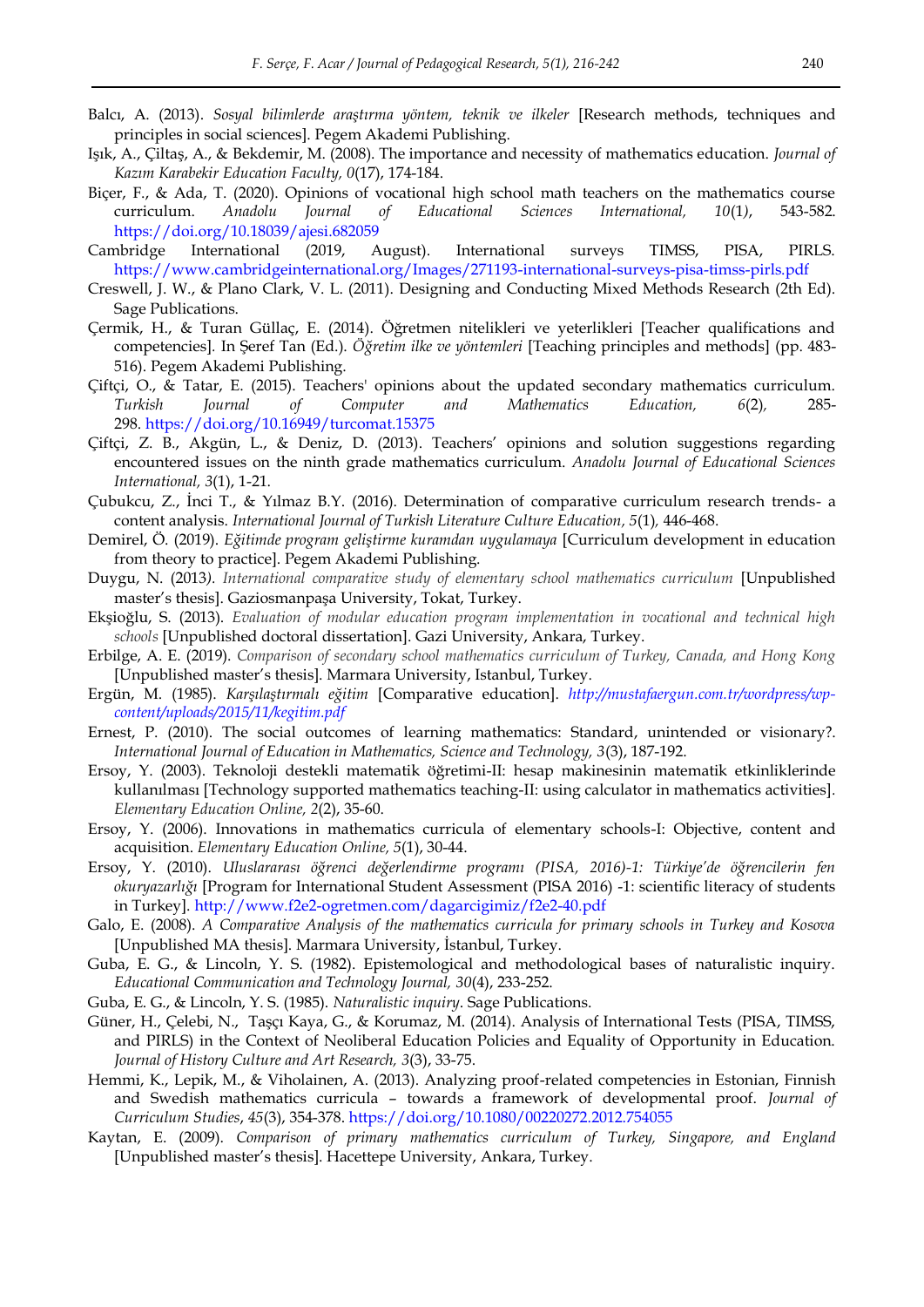- Khan, H. M. A., Farooqi, M. T. K., & Mehmood, S. (2018). Curriculum of mathematics in Pakistan and international standards: A comparative study. *Global Social Sciences Review, 3*(2), 273-300.
- Lees, M. (2016, August). *Estonian Education System 1990-2016- reforms and their impact.* <http://4liberty.eu/estonian-education-system-1990-2016-reforms-and-their-impact/>
- Matthews, B., & Ross, L. (2010). *Research methods: A practical guide for the social sciences* Pearson Education.
- Miles, M. B. & Huberman, A. M. (2016). *Nitel Veri Analizi* [Qualitative Data Analysis] (Trans. S. Akbaba Altun *&* A. Ersoy). Pegem Akademi Publishing.
- Ministry of National Education (Turkey). (2018). *İlköğretim matematik öğretim programı* [Secondary school mathematics curriculum]. [http://mufredat.meb.gov.tr/Dosyalar/201821102727101-](http://mufredat.meb.gov.tr/Dosyalar/201821102727101-OGM%20MATEMAT%C4%B0K%20PRG%2020.01.2018.pdf) [OGM%20MATEMAT%C4%B0K%20PRG%2020.01.2018.pdf](http://mufredat.meb.gov.tr/Dosyalar/201821102727101-OGM%20MATEMAT%C4%B0K%20PRG%2020.01.2018.pdf)
- Ministry of Education Singapore. (2012). *Mathematics syllabus secondary one to four express course normal (Academic) course.* <http://m.aeis.org.cn/ueditor/>
- Mullis, I.V.S., & Martin, M.O. (2017). *TIMSS 2019 assessment frameworks.* <https://timssandpirls.bc.edu/timss2019/frameworks/>
- Mullis, I.V.S., Martin, M.O., Foy, P., & Arora, A. (2012). *TIMSS 2011 international results in mathematics.* TIMSS & PIRLS International Study Center.. [https://timssandpirls.bc.edu/timss2011/international-results](https://timssandpirls.bc.edu/timss2011/international-results-mathematics.html)[mathematics.html](https://timssandpirls.bc.edu/timss2011/international-results-mathematics.html)
- Mullis, I. V. S., Martin, M. O., Foy, P., & Hooper, M. (2016). *TIMSS 2015 international results in mathematics*. TIMSS & PIRLS International Study Center. [http://timssandpirls.bc.edu/timss2015/international](http://timssandpirls.bc.edu/timss2015/international-results/)[results/](http://timssandpirls.bc.edu/timss2015/international-results/)
- National Council of Teachers of Mathematics. (1995). *Assessment standards for school mathematics.* Author.
- Organisation for Economic Co-operation and Development [OECD] (2010). *PISA 2009 Results: What students know and can do: Student performance in reading, mathematics, and science (Volume I)*. Autho[r.](http://dx.doi.org/10.1787/9789264091450-en) <http://dx.doi.org/10.1787/9789264091450-en>
- Organisation for Economic Co-operation and Development [OECD] (2014). *PISA 2012 results: what students know and can do: Student performance in mathematics, reading and science (Volume I)*. Author. <https://www.oecd.org/pisa/keyfindings/pisa-2012-results-volume-I.pdf>
- Organisation for Economic Co-operation and Development [OECD] (2018). *PISA 2015 results in focus*. Author.<https://www.oecd.org/pisa/pisa-2015-results-in-focus.pdf>
- Organisation for Economic Co-operation and Development [OECD] (2019). *PISA 2018 results (Volume I): What students know and can do, PISA*. Author[. https://doi.org/10.1787/5f07c754-en](https://doi.org/10.1787/5f07c754-en)
- Özçelik, D. A. (2014). *Eğitim programları ve öğretimi* [Education programs and teaching]. Pegem Akademi Publishing.
- Posner G. J., & Rudnitsky, A. N. (2006). *Course design: A guide to curriculum development for teachers*. Pearson Education.
- Reiska, P. (n.d.). *Estonian success in PISA what are the reasons behind that?.* Tallin University. [https://www.hm.ee/sites/default/files/henno\\_presentation\\_final\\_pisa\\_191114.pdf](https://www.hm.ee/sites/default/files/henno_presentation_final_pisa_191114.pdf)
- Republic of Estonia Ministry of Education and Research. (2004). *Appendix 3 of regulation no2 of the government of the republic of 6 January 2011 national curriculum for upper secondary schools*. [https://www.hm.ee/sites/default/files/est\\_upper\\_secondary\\_nat\\_cur\\_2014\\_appendix\\_3\\_final.pdf](https://www.hm.ee/sites/default/files/est_upper_secondary_nat_cur_2014_appendix_3_final.pdf)
- Seah, W. T., & Bishop, A. (2014). Realizing a mathematics education for nation-building in Southeast Asia in the new millennium [CD-ROM]. In S. P. Loo (Ed.), *Proceedings of the MERA-ERA Joint Conference* (Vol. 3, pp. 1241-1249). Malaysian Educational Research Association and Educational Research Association Singapore.
- Tee Ng, P. (2008). Educational reform in Singapore: from quantity to quality. *Educational Research for Policy and Practice, 7*, 5–15.<https://doi.org/10.1007/s10671-007-9042-x>
- Tezcan, S. (2016). *A comparison of 5-8. grade school mathematics curriculum from Turkey, Singapore, and the United States of America (the case of Wisconsin)* [Unpublished MA thesis]. Gaziantep University, Gaziantep, Turkey.
- The Council of Higher Education (2011). Turkey Higher Education Qualifications Framework. http://tyyc.yok.gov.tr/dosyalar/21122011-TYYC%20Yonetmeligi-Taslak.doc
- TIMMS (2019). TIMMS 2019 Encyclopedia: Education policy and curriculum in Mathematics and Science. <https://timssandpirls.bc.edu/timss2019/encyclopedia/turkey.html>
- Usta, H.G. (2014). *An international comparison PISA 2003 and 2012 according to mathematical literacy Turkey and Finland* [Unpublished doctoral dissertation]. Ankara University, Ankara, Turkey.